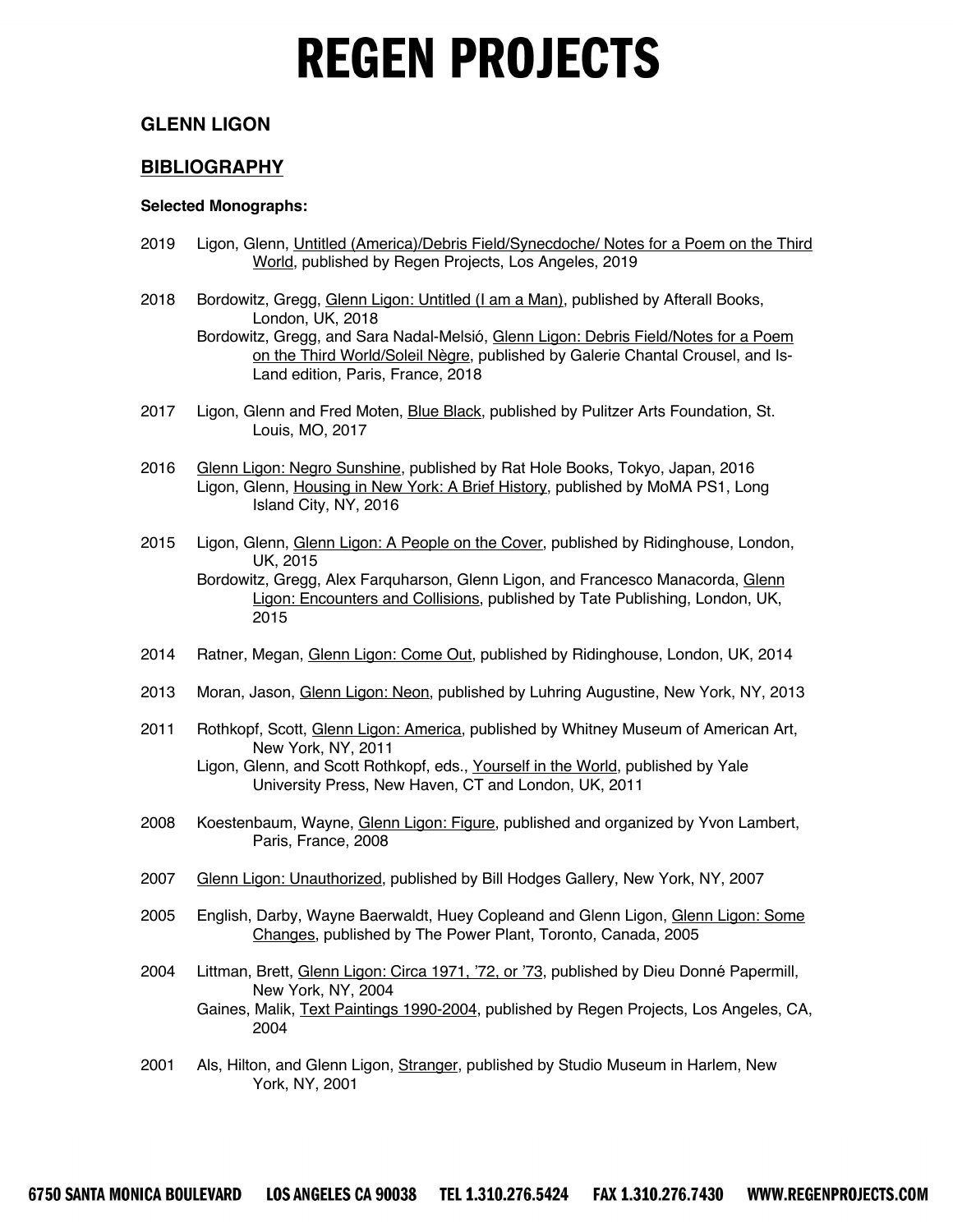Koestenbaum, Wayne, Coloring: New Work by Glenn Ligon, published by Walker Art Center, Minneapolis, MN, 2001

- 2000 Lahs-Gonzales, Olivia, Currents 81: Glenn Ligon, published by Saint Louis Art Museum, St. Louis, MO, 2000
- 1998 Golden, Thelma, Patrick Murphy, and Richard Meyer, Glenn Ligon: Unbecoming, published by the Institute of Contemporary Art, Philadelphia, PA, 1998 Arning, Bill, Glenn Ligon 98.1, published by ArtPace, A Foundation for Contemporary Arts, San Antonio, TX, 1998
- 1997 Garrels, Gary, and John S. Weber, Glenn Ligon: Day of Absence, published by San Francisco Museum of Modern Art, San Francisco, CA, 1997 Glenn Ligon: Runaways, published by Samuel Harn Museum of Art, University of Florida, Gainesville, FL, 1997
	- Kotik, Charlotta, The Evidence of Things Not Seen: Drawings by Glenn Ligon, published by The Brooklyn Museum, Brooklyn, NY, 1997
- 1996 Glenn Ligon: New Work, published by San Francisco Museum of Modern Art, San Francisco, CA, 1996
- 1995 Glenn Ligon, published by Des Moines Art Center, Des Moines, IA, 1995
- 1993 Rosenzweig, Phyllis, *Glenn Ligon: To Disembark*, published by Hirshhorn Museum and Sculpture Garden, Washington, D. C., 1993
- 1992 Ligon, Glenn, Good Mirrors Are Not Cheap, published by Whitney Museum of American Art at Philip Morris, New York, NY, 1992 Miller-Keller, Andrea, Glenn Ligon/Matrix 120, published by Wadsworth Atheneum, Hartford, CT, 1992

#### **Selected Catalogues and Publications:**

- 2021 Roberts, Deborah, Darren Walker, Heather Pesanti, and Eddie Chambers, Deborah Roberts: I'm*,* published by The Contemporary Austin, Austin, TX, 2021, pp. 17 [ill.]
	- Delahunty, Gavin, ed., **Psychic Wounds: On Art and Trauma**, published by MW Editions, New York, NY, and The Warehouse, Dallas, TX, 2021, pp. 240 – 241 [ill.]
	- Keith, Naima J., and Diana Nawi, et al., Prospect.5 New Orleans: Yesterday we said tomorrow, published by Rizzoli Electa, New York, NY, and Prospect New Orleans, New Orleans, LA, 2021, pp. 112 – 115 [ill.]
- 2020 Demirdjian, Tiqui Atencio, For Art's Sake: Inside the Homes of Art Dealers, published by Rizzoli, New York, NY, 2020, p. 228 [ill.]
	- Keegan, Matt, 1996, published by Inventory Press and New York Consolidated, 2020, pp. 72 – 73 [ill.]
	- Enwezor, Okwui, ed., Grief and Grievance: Art and Mourning in America, published by Phaidon, New York, NY, 2020, pp. 146 – 147, 176 – 177 [ill.]
	- Sargent, Antwaun, ed., Young, Gifted and Black: A New Generation of Artists, published by Distributed Art Publishers, Inc., New York, NY, 2020
	- Chambers, Eddie, The Routledge Companion to African American Art History, published by Routledge, Abingdon, UK, 2020

Elstob, Isobel, "The End Is the Beginning and Lies Far Ahead," Traces and Memories of Slavery in the Atlantic World, Routledge, Abingdon, UK, 2020, pp. 233 – 248 Beckwith, Naomi, Valerie Steele, Ekow Eshun, Valerie Steele, Lynette Yiadom-Boakye,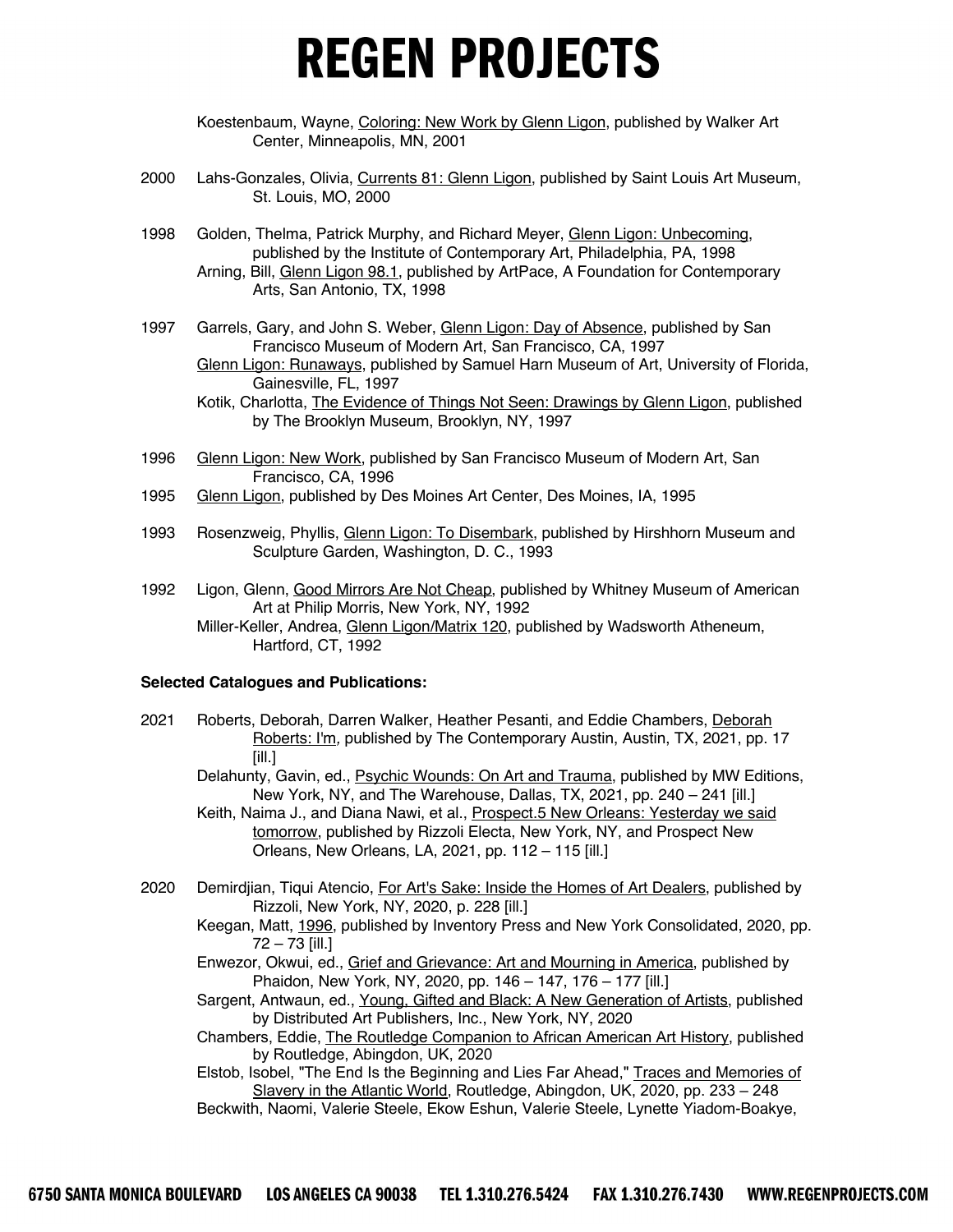and Thelma Golden, Duro Olowu: Seeing, published by the Museum of Contemporary Art Chicago and Prestel, 2020

- Corcoran, Sean and Chrissie Iles. Marco Anelli: Artist Studios New York, published by Damiani, 2020
- 2019 Matthew, Lydia, Silvia Rocciolo, and Eric Stark, I Stand in My Place with My Own Day Here, published by The New School, New York, NY, 2019, pp. [ill., cover]
	- Bedford, Christopher and Katy Siegel, Generations: A History of Black Abstract Art, The Joyner/Giuffrida Collection, published by the Baltimore Museum of Art, Balitmore, MD, 2019
	- English, Darby and Charlotte Barat, Among Others: Blackness at MoMA, published by Museum of Modern Art, New York, NY, 2019

Mukherjee, Roopali, Sarah Banet-Weiser and Herman Grey, eds., Racism Postrace, published by Duke University Press, Durham, NC, 2019

- Cann, Tyler, Anastasia Kinigopoulo, and Drew Sawyer, Art after Stonewall, 1969-1989, published by Rizzoli, New York, NY, 2019, p. 185 [ill.]
- 2018 Hanru, Hou, ed., The Street. Where the World Is Made, published by MAXXI the National Museum of XXI Century Arts, Rome, Italy, 2018, p. 274 [ill.]
	- Cullinan, Nicholas, Michael Jackson: On the Wall (French Edition), published by National Portrait Gallery Publishing, London, UK, and Réunion des Musées Nationaux-Grand Palais, Paris, France, 2018, pp. 15, 72 [ill.]
	- Boris, Stacy, ed., Art AIDS America Chicago, published by Alphawood Foundation, Chicago, IL, 2018
	- Cafritz, Peggy Cooper, Fired Up! Ready to Go! Finding Beauty, Demanding Equity: An African American Life in Art, published by Rizzoli Electa, New York, NY, 2018
	- Naeem, Asma, **Black Out: Silhouettes Then and Now**, published by Smithsonian National Portrait Gallery, Washington, D.C., 2018
	- Pedrosa, Adriano, and Tomás Toledo, eds., Historias Afro-Atlanticas: Vol. 1 Catalog, published by Tomie Ohtake Institut, and Museu de arte de São Paulo Assis Chateaubrian, São Paulo, Brazil, 2018, pp. 81, 366 [ill.]
	- Atkins, Katherine, and Kelly Kivland, eds., Artists on Andy Warhol, essay "Warhol's 'Shadows'" by Glenn Ligon, published by Dia Art Foundation, New York, NY, pp. 52 – 87 [ill.]
	- Prasad, Prerona, and Elisa Schaar, eds., Do I Have to Draw You a Picture?, published by The Heong Gallery at Downing College, Cambridge, UK, 2018, pp. 79 – 83 [ill.]
	- Tani, Ellen Y., Second Sight: The Paradox of Vision in Contemporary Art, published by Bowdoin College Museum of Art, Brunswick ME, and Scala Arts Publishers, Inc., New York, NY, 2018, pp. 2, 39 [ill.]
- 2017 Gaines, Malik, Black Performance on the Outskirts of the Left: A History of the Impossible, published by New York University Press, New York, NY, 2017
	- Coppel, Stephen, Catherine Daunt, and Susan Tallman, The American Dream: pop to the present, published by the British Museum, and Thames and Hudson, London, UK, 2017
	- Manné, Jamie G., ed., and Jamin An, Unpacking: The Marciano Collection, published by The Maurice and Paul Marciano Art Foundation, Los Angeles, CA, and Prestel, New York, NY, 2017, pp. 134 – 139 [ill.]
- 2016 English, Darby, 1971: A Year in the Life of Color, published by University of Chicago Press, Chicago, IL, 2016
	- Hoffmann, Jens, Let There Be (More) Light, published by Jessica Silverman Gallery, San Francisco, CA, 2016 p. 23 [ill.]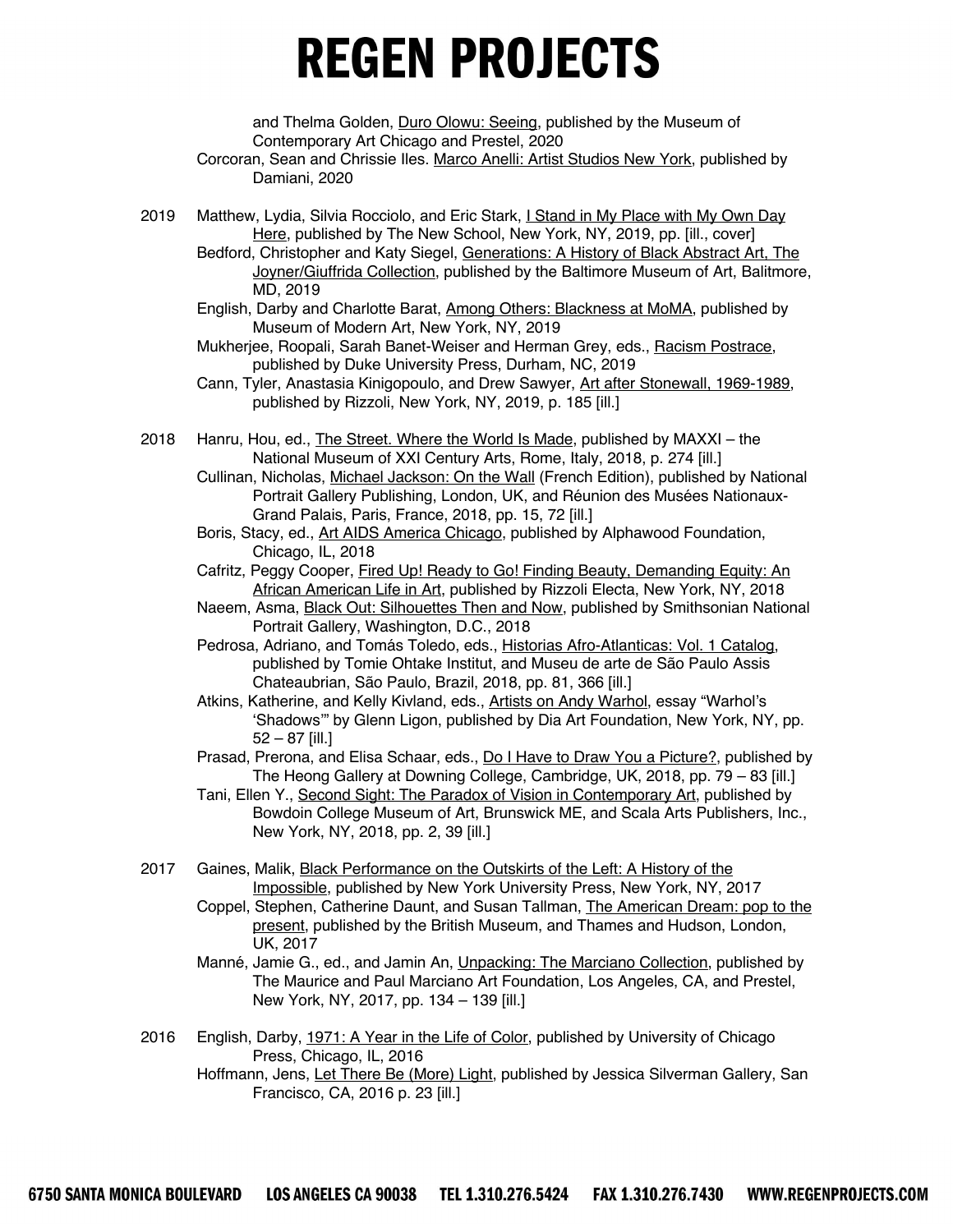- Martin, Courtney J., ed., Four Generations: The Joyner/Giuffrida Collection of Abstract Art, published by Gregory R. Miller & Co., New York, NY, 2016, pp. 162 - 169 [ill.]
- Cornell, Lauren, and Tom Eccles, eds., Invisible Adversaries, published by CCS Bard College, Annandale-on-Hudson, NY, 2016
- Evans, Dorinda, Kathleen Merrill Campagnolo, Anne Collins Goodyear, and Jonathan Frederick Walz, This Is a Portrait If I Say So, published by Bowdoin College Museum of Art, Brunswick, ME, and Yale University Press, New Haven, CT, 2016
- Frantz, David Evans, Lucas Hilderbrand, and Kayleigh Perkov, Cock, Paper, Scissors, published by ONE National Gay & Lesbian Archives, Los Angeles, CA, and Leslie-Lohman Museum of Gay and Lesbian Art, New York, NY, 2016
- 2015 Beckwith, Naomi, and Dieter Roelstraete, The Freedom Principle: Experiments in Art and Music, 1965 to Now, published by University of Chicago Press, Chicago, IL, 2015
	- Hushka, Rock, and Jonathan David Katz, Art AIDS America, published by Tacoma Art Museum, Tacoma, WA, and University of Washington Press, Seattle, WA, 2015, pp. 219 – 220 [ill.]
	- Murray, Derek Conrad, Queering Post-Black Art: Artists Transforming African-American Identity After Civil Rights, published by I.B.Tauris, New York, NY, 2016 [ill., cover]
	- Hurst, Ellen, ed., Art in Embassies, published by United States Embassy, Madrid, Spain, 2015, pp.  $48 - 49$  [ill.]
	- Cozzi, Leslie, Clare Elliott, and Allegra Pesenti, Apparitions: Frottages and Rubbings from 1860 to Now, published by Hammer Museum, Los Angeles, CA, and Menil Collection, Houston, TX, 2015, pp. 18, 48 – 49, 68 [ill.]
	- Hochdörfer, Achim, David Joselit, and Manuela Ammer, eds., Painting 2.0: Expression in the Information Age, published by Prestel, Munich, Germany, 2015
	- Beck, Chelsea, *The Broad Collection*, published by The Broad, Los Angeles, CA, and Prestel, New York, NY, 2015, pp. 2 – 3, 106 – 109 [ill.]
	- Blessing, Jennifer, Body of Art, published by Phaidon, London, UK, 2015, p. 221 [ill.]
	- Adjaye, David, Jeffrey Deitch, and Massimiliano Gioni, New Skin: Selections from the Tony Salame Collection, published by Skira Rizzoli, Milan, Italy, 2015
	- Fairbrother, Trevor, Katherine Hart, John T. Kirk, John O'Reilly, Michael R. Taylor, and James Tellin, Collecting and Sharing: Trevor Fairbrother, John T. Kirk, and the Hood Museum of Art, published by Hood Museum of Art, Hanover, NH, 2015
	- Enwezor, Okwui, All the World's Futures: 56 International Art Exhibition. La Biennale di Venezia, published by Marsilio Editori, Venice, Italy, 2015
	- Writers Respond: Storylines: Contemporary Art at the Guggenheim, published by Guggenheim Museum, New York, NY, 2015
	- Miller, Dana, and Adam D. Weinberg, Whitney Museum of Art: Handbook of the Collection, published by Whitney Museum of American Art, New York, NY, and Yale University Press, New Haven, CT, 2015, pp. 231 – 232 [ill.]
	- Wolin, Joseph R., ed., Open This End: Contemporary Art from the Collection of Blake Byrne, published by The Skylark Foundation, Los Angeles, CA, 2015
	- Schwartz, Alexandra, Come As You Are: Art of the 1990s, published by University of California Press, Oakland, CA, 2015
	- Baker, George, Ann Goldstein, Michael Maltzan, and Shaun Caley Regen, Regen Projects 25, published by Prestel, New York, NY, 2015
- 2014 Gaitán, Juan, 8th Berlin Biennale for Contemporary Art, published by Hatje Cantz Verlag, Ostfildern, Germany, 2014
	- Rankine, Claudia, Citizen An American Lyric, published by Graywolf Press, Minneapolis,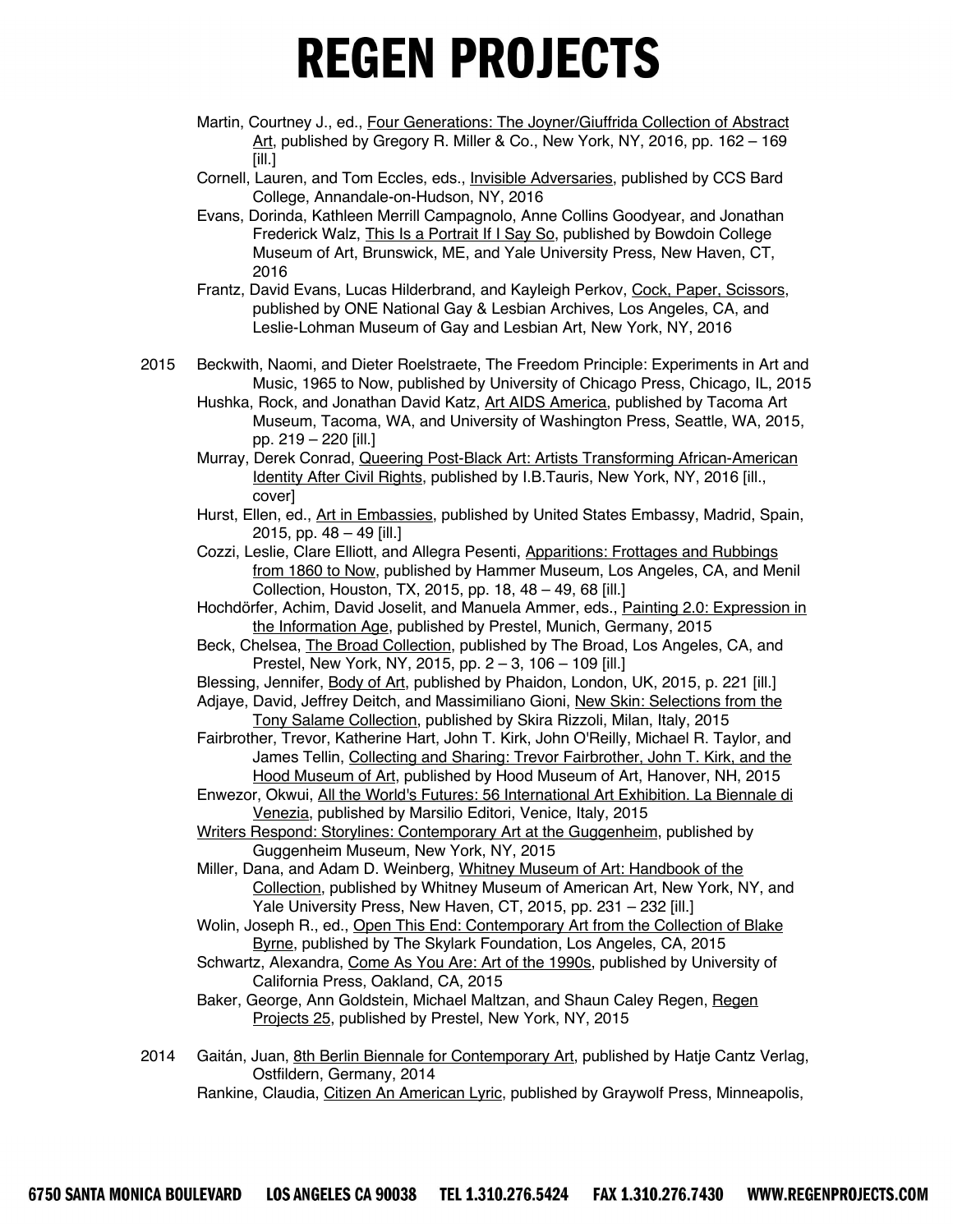MN, 2014

Dexter, Emma, Björn Scherlippens, Vincent Verbist, and Walter Vanhaerents, Man in the Mirror, published by Lannoo Publishing, Tielt, Belgium, 2014

Powell, Richard J., and Gwendolyn DuBois Shaw, Represent: 200 Years of African American Art, published by Philadelphia Museum of Art, Philadelphia, PA, 2014

Macel, Christine, ed., A History. Art, Architecture, Design from the 1980s Until Today, published by Centre Pompidou, Flammarion, Paris, France, 2014

Somos Libres II: Opere Dalla Collezione di Mario Testino, published by

Pinacoteca Giovanni e Marella Agnelli, Torino, Italy and Rizzoli, New York, NY, 2014

- Burton, Johanna, and Anne Ellegood, Take It or Leave It: Institution, Image, Ideology, published by Hammer Museum, Los Angeles, CA, and Prestel, New York, NY, pp. 114 – 115, 146 – 147, 171 [ill., back cover]
- 2013 Copeland II, Huey Gene, Bound to Appear: Art, Slavery, and the Site of Blackness in Multicultural America, published by The University of Chicago Press, Chicago, IL, 2013
	- Lord, Catherine and Richard Meyer, Art & Queer Culture, published by Phaidon, London, UK, 2013
	- Corbett, John, and Glenn Ligon, Sun Ra + Ayé Aton: Space, Interiors and Exteriors, 1972, published by PictureBox, Brooklyn, NY, 2013
	- Raengo, Alessandra, On the Sleeve of the Visual: Race as Face Value, published by Dartmouth College Press, Hanover, NH, 2013
	- Reimer, Karen and Hamza Walker, Black Is, Black Ain't, published by The Renaissance Society at the University of Chicago, Chicago, IL, 2013
	- Gioni, Massimiliano, ed., NYC 1993: Experimental Jet Set Trash and No Star, published by New Museum, New York, NY, 2013
- 2012 Urbanelli, Elisa, ed., Regarding Warhol: Sixty Artists, Fifty Years, published by The Metropolitan Museum of Art, New York, NY, 2012
	- Rugoff, Ralph, Invisible: Art About the Unseen 1957-2012, published by Hayward Publishing, London, UK, 2012
	- Sollins, Susan and Susan Dowling, Art 21: Art in the 21st Century*,* volume 6, produced by Susan Sollins and Eve Moros Ortega, PBS video
	- Simpson, Bennett, ed., **Blues for Smoke**, essay "The Wire and the Blues" by Glenn Ligon, published by Museum of Contemporary Art, Los Angeles, Los Angeles, CA, 2012 Self Portrait, published by Rosendahls, Esbjerg, Denmark, 2012
	- Journal of Contemporary African Art, essay "Glenn Ligon's America" by Susanna Newbury, published by Duke University Press, Durham NC, Fall 2012
	- Burton, Joanna, Jeffrey Deitch, James Meyer, and Scott Rothkopf, The Painting Factory: Abstraction after Warhol, published by Skira Rizzoli, New York, NY, July 2012
- 2011 Hoffmann, Jens, and Adriano Pedrosa, eds., Untitled (12th Istanbul Biennial), 2011, published by Istanbul Foundation for Culture and Arts, Istanbul, Turkey, 2011, p. 256 [ill.]
	- Birnbaum, Daniel, Connie Butler, Suzanne Cotter, Bice Curiger, Okwui Enwezor, Massimiliano Gioni, Bob Nickas, and Hans Ulrich Obrist, Defining Contemporary Art - 25 years in 200 pivotal artworks, published by Phaidon Press Limited, London, UK, 2011, pp. 92 – 93

Koestenbaum, Wayne, Humiliation, published by Picador, New York, NY, 2011

- Touré, Who's afraid of Post-Blackness?: What It Means to Be Black Now, published by Free Press, New York, NY, 2011
- Tieken, Nancy, Focus: The Figure, Art from the Logan Collection, published by Denver Art Museum on the occasion of the exhibition, Denver, CO, 2011, pp. 60-61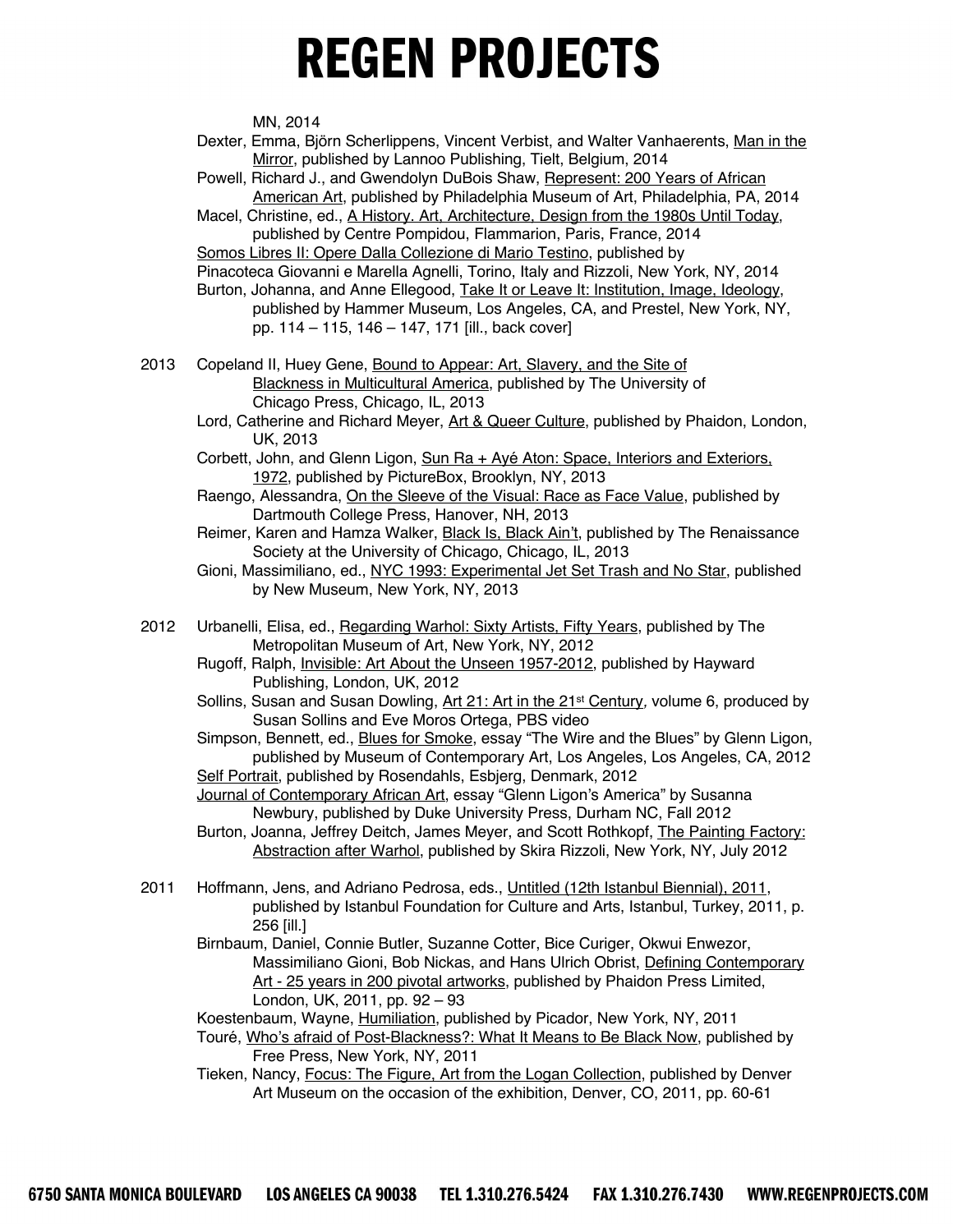- Wilson, Michael, ed., Contemporary Art in North America, published by Black Dog Publishing, London, UK, 2011, pp. 96 – 99
- Jones, Kellie, EyeMinded, published by Duke University Press, Durham, NC and London, UK, 2011, p. 309 [ill.]
- 2010 Katz, Jonathan D. and David C. Ward, Hide/Seek: Difference and Desire in American Portraiture, published by Smithsonian Books, Washington, D.C., 2010, [ill.]
	- Barrett, Terry, Making Art: Form and Meaning, published by McGraw-Hill, New York, NY, 2011, p. 141 [ill.]
	- Cooke, Lynne and Douglas Crimp, Mixed Use, Manhattan: Photography and Related Practices, 1970s to the Present, published by the Museo Nacional Centro de Arte Reina Sofia, Madrid, Spain, 2010

Desai, Dipti, Hamlin, Jessica & Mattson, Rachel, History as Art, Art as History, published by Routledge, New York, NY, 2010, pp. 10, 157 [ill.]

- Desire, published by the Blanton Museum of Art, Austin, TX, 2010, pp. 40 41 [ill.]
- Scott, Darieck, Extravagant Abjection, published by New York University Press, New York, NY, 2010, [ill., cover]
- 2009 Beckwith, Naomi, 30 Seconds Off an Inch, published by The Studio Museum in Harlem, New York, NY, 2009
	- Evans, David, Appropriation, published by Whitechapel Gallery, London, UK and The MIT Press, Cambridge, MA, 2009
	- Rattemeyer, Christian, Compass in Hand: Selections from the Judith Rothschild Foundation Contemporary Drawings Collection, published by Museum of Modern Art, New York, NY, 2009
	- Hobbs, Robert, Glenn Ligon, Franklin Sirmans, and Michele Wallace, 30 Americans, published by Rubell Family Collection, Miami, FL, 2009, pp. 102 – 113 [ill.]
- 2008 Enwezor, Okwui, Archive Fever: Uses of the Document in Contemporary Art, published by the International Center for Photography, New York, NY and Steidl, Göttingen, Germany, 2008
	- The 7<sup>th</sup> Gwangju Biennale, published by Gwangju Biennale Foundation, Gwangju, South Korea, 2008, pp. 216 – 219 [ill.]
	- Rattemeyer, Christian, Lines, Grids, Stains, Words: Minimal Art Drawings from the Collection of The Museum of Modern Art, New York, published by Museum of Modern Art, New York, NY, 2008
	- Roberts, Rebbeca, MoMA: Highlights Since 1980, published by the Museum of Modern Art, New York, NY, 2008, p. 67 [ill.]
	- Heartney, Eleanor, Art & Today, published by Phaidon, London, UK, 2008, pp. 226 227, 229 [ill.]
- 2007 Davidson, Susan, Art in America: 300 Years of Innovation, published by Merrell, London, UK, Solomon R. Guggenheim Museum, New York, NY, and Terra Foundation for American Art, Chicago, IL, 2007
	- English, Darby, How to See A Work of Art in Total Darkness, essay "Painting Problems," published by The MIT Press, Cambridge, MA, 2007, pp. 200 – 254

Pasternak, Anne, Michael Brenson, and Ruth A Peltason, Creative Time: The Book: 33 Years of Public Art in New York, published by Princeton Architectural Press, New York, NY, 2007

Fast Forward: Contemporary Collections for the Dallas Museum of Art, published by the Dallas Museum of Art, Dallas, Texas, 2007, p 317 [ill.]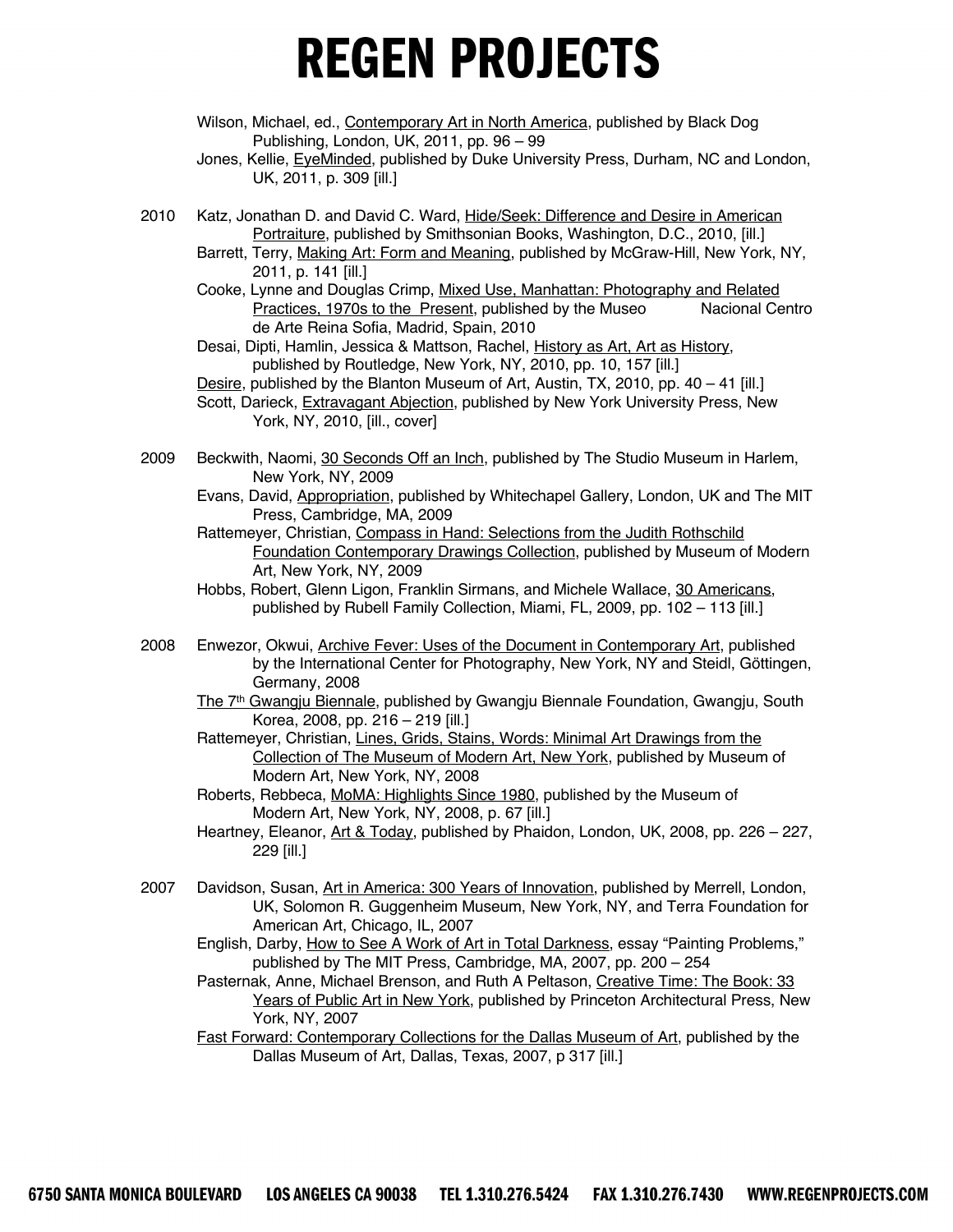- Contemporary Drawings From an Alumna's Collection (Martin Yamin, Class of 1958), published by the Davis Museum and Cultural Center, Wellesley College, Wellesley, MA, 2007, pp. 66, 67 [ill.]
- 2006 Ellipse Foundation: Contemporary Art Collection, published by Ellipse Foundation Contemporary Art Collection, Cascais, Portugal, 2006, [ill.]
	- Richer, Francesca, and Matthew Rosenzweig, eds., No. 1: First Works by 362 Artists, published by D.A.P., New York, NY, 2006, pp. 220 – 221 [ill.]
	- Pedrosa, Adriano, Romance (a novel), published by Cristina Guerra Contemporary Art, Lisbon, Portugal, 2006, pp. 40 – 41 [ill.]
	- Decter, Joshua, *Dark Places*, published by Santa Monica Museum of Art, Santa Monica, CA, 2006, p. 11 [ill.]
- 2005 Mahon, Alyce, Eroticism & Art, published by Oxford University Press, New York, NY, 2005, pp. 253 – 254 [ill.]
	- Kantor, Jordan, Drawing from the Modern, 1975 2005, published by Museum of Modern Art, New York, NY, p. 128 [ill.]
	- Cassel Oliver, Valerie, and Franklin Sirmans, Double Consciousness: Black Conceptual Art Since 1970, published by The Contemporary Arts Museum Houston, Houston, TX, p. 44 [ill.]
	- Baume, Nicholas, Getting Emotional, published by Institute of Contemporary Art, Boston, Boston, MA, 2005, pp. 124 – 125
	- Linkages & Themes in the African Diaspora: Selections from the Eileen Harris Norton and Peter Norton Art Collections, published by the Museum of the African Diaspora, San Francisco, CA, 2005, p. 26 [ill.]
- 2004 Nash, Mark, Experiments with Truth, published by The Fabric Workshop and Museum, Philadelphia, PA, 2004, pp. 56 – 59 [ill.]
	- Dennison, L. & Spector, N., Singular Forms (Sometimes Repeated): Art from 1951 to the Present, published by Guggenheim Museum, New York, NY, p. 158 {ill.]
	- Grynsztejn, Madeleine, Supernova: Art of the 1990s from the Logan Collection, published by San Francisco Museum of Modern Art, CA, 2004
- 2003 Ross, Lauren, Fast Forward: 20 Years of White Rooms, 1983-2003, published by White Columns, New York, NY, 2003
	- Spector, Nancy, et al., Moving Pictures: Contemporary Photography and Video from the Guggenheim Museum Collections, published by Guggenheim Museum, New York, NY, 2003
	- Tannenbaum, Judith and Marion Boulton Stroud, On the Wall: Wallpaper and Tableau, published by The Fabric Workshop and Museum, Philadelphia, PA, 2003
- 2002 Maschmann, Werner, Documenta11 Platform 5: Exhibition, published by Hatje Cantz Verlag, Ostfildern, Germany, 2002, pp. 78 – 79 [ill.] Enwezor, Okwui, Documenta 11 Platform5: The Catalog, published by Hatje Cantz Verlag, Ostfildern, Germany, 2002, pp. 388 – 391 [ill.]
- 2001 "The Autonomy of Color, and the Centerless World." Painting at the Edge of the World, published by Walker Art Center, Minneapolis, MN, 2001, pp. 93 – 112 Morsiani, Paola, Subject Plural: Crowds in Contemporary Art, published by Contemporary Arts Museum Houston, Houston, TX, 2001
- 2000 Decter, Joshua, Auto Werke, published by Hatje Cantz, Ostfildern, Germany with support by BMW Financial Services North America, [ill.]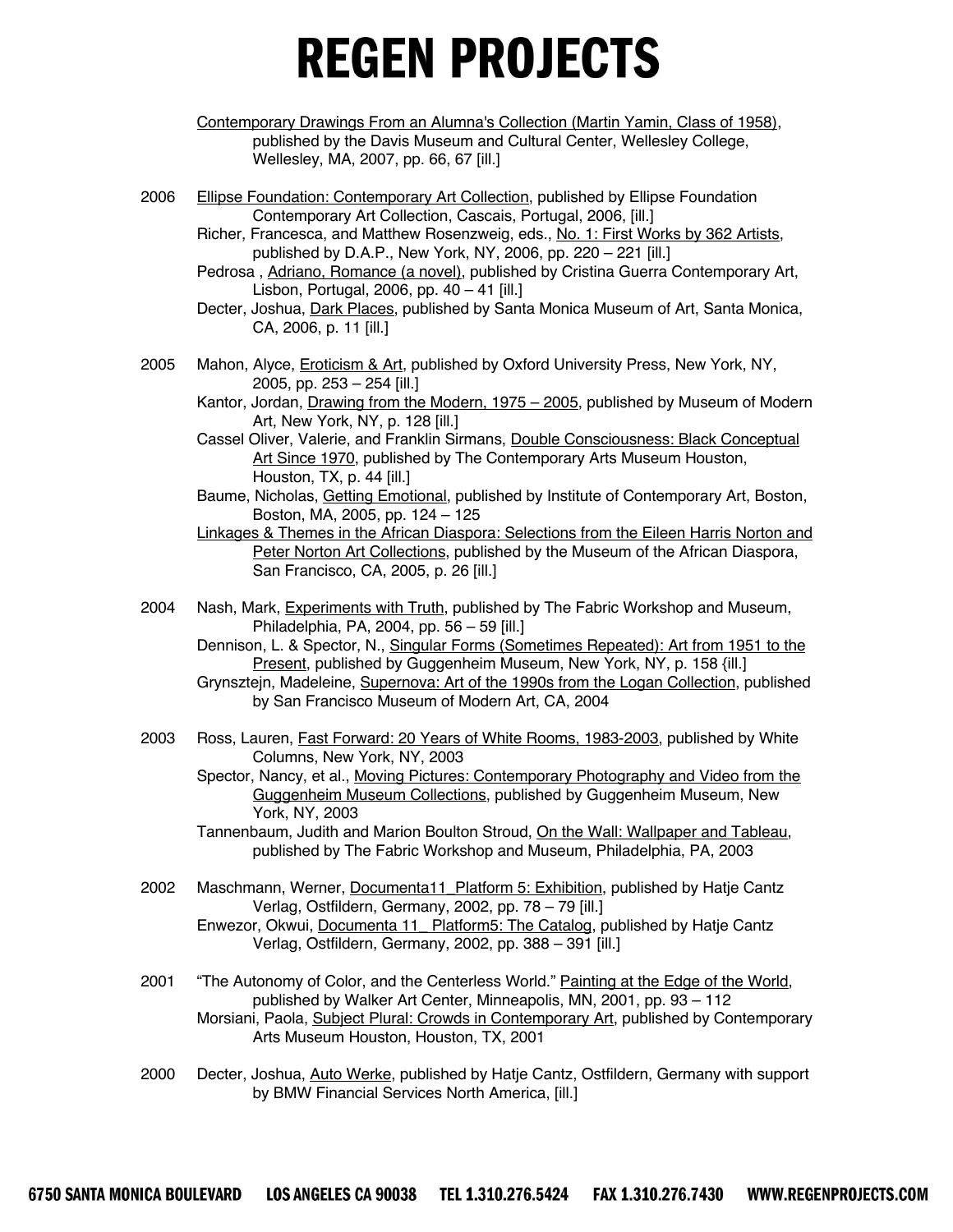1999 Negotiating Small Truths, essay "Glenn Ligon" by Annette DiMeo Carlozzi, published by Jack S. Blanton Museum of Art, University of Texas, Austin, TX, pp. 70 – 75 [ill.] Life Cycles, essay "Memento Vivere," published by Galerie fur Zeitgenossische Kunst,

- English, Darby, Question Marks and Futures Already Alive: Glenn Ligon and Kara Walker, Together for the First Time, published by Brent Sikkema Gallery, New York, NY, 1999
- 1997 Sobel, Dean and Ackerman, Marc J., *Identity Crisis: Self-Portraiture at the End of the* Century, published by Milwaukee Art Museum, Milwaukee, WI, 1997
	- Future, Present, Past, essay "Artist Page" by Glenn Ligon, published by 47th Biennale di Venezia, Venice, Italy, 1997
- 1996 Ross, David A., Tsai, Eugenie and Drucker, Joanna, Art at the End of the 20<sup>th</sup> Century: Selections from the Whitney Museum of American Art, published by Whitney Museum of American Art, New York, NY, 1996
	- Snyder, Jill, In The Flesh, published by Aldrich Museum of Contemporary Art, Ridgefield, CT, 1996
	- Jurassic Technologies Revenant, essay "Embodiments" by Lynne Cooke, published by Art Gallery of New South Wales, Sydney, Australia, 1996
	- Decter, Joshua, Screen, Videocassette, published by Friedrich Petzel Gallery, New York, NY, 1996
	- Spahr, P. Andrew, Wolf, Tom and Storr, Robert, Community of Creativity: A Century of Mac Dowell Colony Artists, published by New England University Press, Hanover, NH, 1996
	- Wye, Deborah, *Thinking Print: Books to Billboards 1980-1995*, published by Museum of Modern Art, New York, NY, 1996
	- Boxer: An Anthology of Writings on Boxing and Visual Culture, essay "Skin Tight" by Glenn Ligon, published by The Institute of International Visual Arts, London, UK, 1996
	- Prospect '96, essay "Red Portfolio" by Glenn Ligon, published by Frankfurt Kunstverein, Frankfurt, Germany, 1996
- 1995 Bailey, David A. and Mercerf, Kobena, Mirage: Enigmas of Race, Difference and Desire, published by Institute of Contemporary Arts and Institute of International Visual Arts, London, UK, 1995
	- XI Mostra da Gravura Cidade de Curitiba, essay African Diasporas: Glenn Ligon and Fortunato Lopes da Silva" by, Paulo Herkenhoff, published by XI Mostra da Gravura Cidade de Curitiba, Curitiba, Brazil, 1995
	- Sobel, Dean, 25 Americans: Painting in the 90s, published by Milwaukee Art Museum, Milwaukee, WI, 1995
	- The Masculine Masquerade: Masculinity and Representation, essay "A Feast of Scraps" by Glenn Ligon, published by MIT Press, Cambridge, MA, 1995, pp. 89 – 99 [ill.]
- 1994 The Art Book, published by Phaidon, New York, NY, 1994, p. 328 [ill.] Castleberry, May and Jay, Ricky, The Magic Magic Book, published by Whitney Museum of American Art, New York, NY, 1994
	- Decter, Joshua, **Don't Look Now**, published by Thread Waxing Space, New York, NY, 1994
	- Fairbrother, Trevor, The Label Show: Contemporary Art and the Museum, published by Museum of Fine Arts, Boston, Boston, MA, 1994

Leipzig, Germany, 1999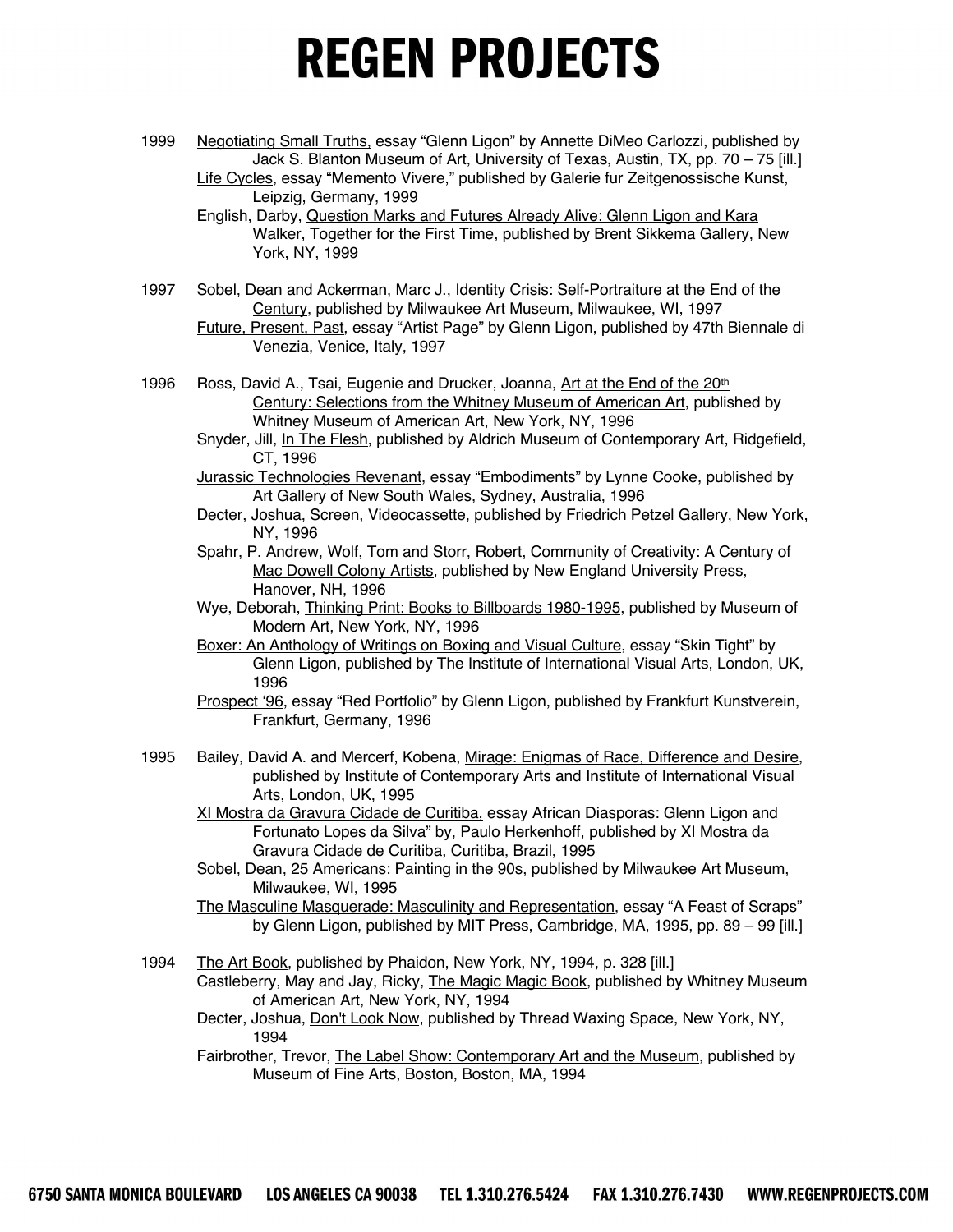- Black Male: Representations of Masculinity in Contemporary American Art, published by Whitney Museum of American Art, New York, NY, 1994
- Krane, Susan, ed., Equal Rights and Justice published by High Museum of Art and the National Black Arts Festival, Atlanta, GA, 1994
- Transformers: The Art of Multiphrenia, essay "Transformation Aesthetics" by Ralphm Rugoff, published by Center for Curatorial Studies, Bard College, Annandale-on-Hudson, NY, 1994

Dark O'Clock, essay "Em Baixo Do Pano, Tudo Pode Acontecer: Glenn Ligon's Snapshots" by Kendall Thomas, published by Museu de Arte Moderna de Sao Paulo and Plug In, Inc., Sao Paulo, Brazil and Winnipeg, Canada, 1994

1993 "What's White...?" 1993 Biennial Exhibition, published by Whitney Museum of American Art, New York, NY, 1993

Oliva, Achille Bonito, Krim, Mathilde, and Taylor, Elizabeth, Drawing the Line Against AIDS, published by American Association for AIDS Research, New York, NY, 1993

- Schaffner, Ingrid, Simic, Charles, and Caws, Marianne, The Return of the "Cadavre Exquis", published by The Drawing Center, New York, NY, 1993
- 1992 Dream Singers, Story Tellers: An African-American Presence, essay "The Pressure of Voices" by Michael Brenson, published by New Jersey State Museum, Trenton, NJ, 1992
	- Colpitt, Frances and Plous, Phyllis, Knowledge: Aspects of Conceptual Art, published by University Art Museum, Santa Barbara, CA, 1992
	- Doubletake: Collective Memory and Current Art, essay "The Site of Memory", published by The South Bank Centre, London, UK, 1992
	- Rose, Bernice, **Allegories of Modernism: Contemporary Drawings**, published by Museum of Modern Art, New York, NY, 1992
	- Solomon-Godeau, Abigail, Mistaken Identities, published by University of California Art Museum, Santa Barbara, CA, 1992
- 1991 Armstrong, Richard, Hanhardt, John G., Marshall, Richard and Phillips, Lisa, 1991 Biennial Exhibition, published by Whitney Museum of American Art, New York, NY, 1991

Jones, Kellie and Sokolowski, Tom, *Interrogating Identity*, published by Grey Art Gallery and Study Center, New York University, New York, NY, 1991

#### **Selected Articles and Reviews:**

- 2022 Miranda, Carolina. "Tomorrow Is Today." The New York Review of Books vol. 69, no. 8 (May 12, 2022) pp. 26 – 28 [ill.]
- 2021 Ligon, Glenn and Lorna Simpson. "Lorna Simpson and Glenn Ligon on Finding Meaning as You're Making It." Interview Magazine (December 6, 2021) [ill.] [online]
	- Battaglia, Andy. "The Defining Artworks of 2021." **ARTnews** (December 6, 2021) [ill.] [online]
	- Brown, Kate. "'Artists Imagine That Museums Are Brave—They're Not': Glenn Ligon on His New Show, Philip Guston, and How Institutions Can Do Better." Artnet News (November 18, 2021) [ill.] [online]

Rubinstein, Raphael. "Glenn Ligon with Raphael Rubinstein." The Brooklyn Rail (November 2021) pp. 36 – 41 [ill., cover]

O'Grady, Megan. "The Greats: Glenn Ligon." T: The New York Times Style Magazine (October 17, 2021) pp. 91 – 97 [ill., cover]

Schjeldahl, Peter. "Mastering Sorrow." The New Yorker (March 1, 2021) pp. 74 - 75 [ill.]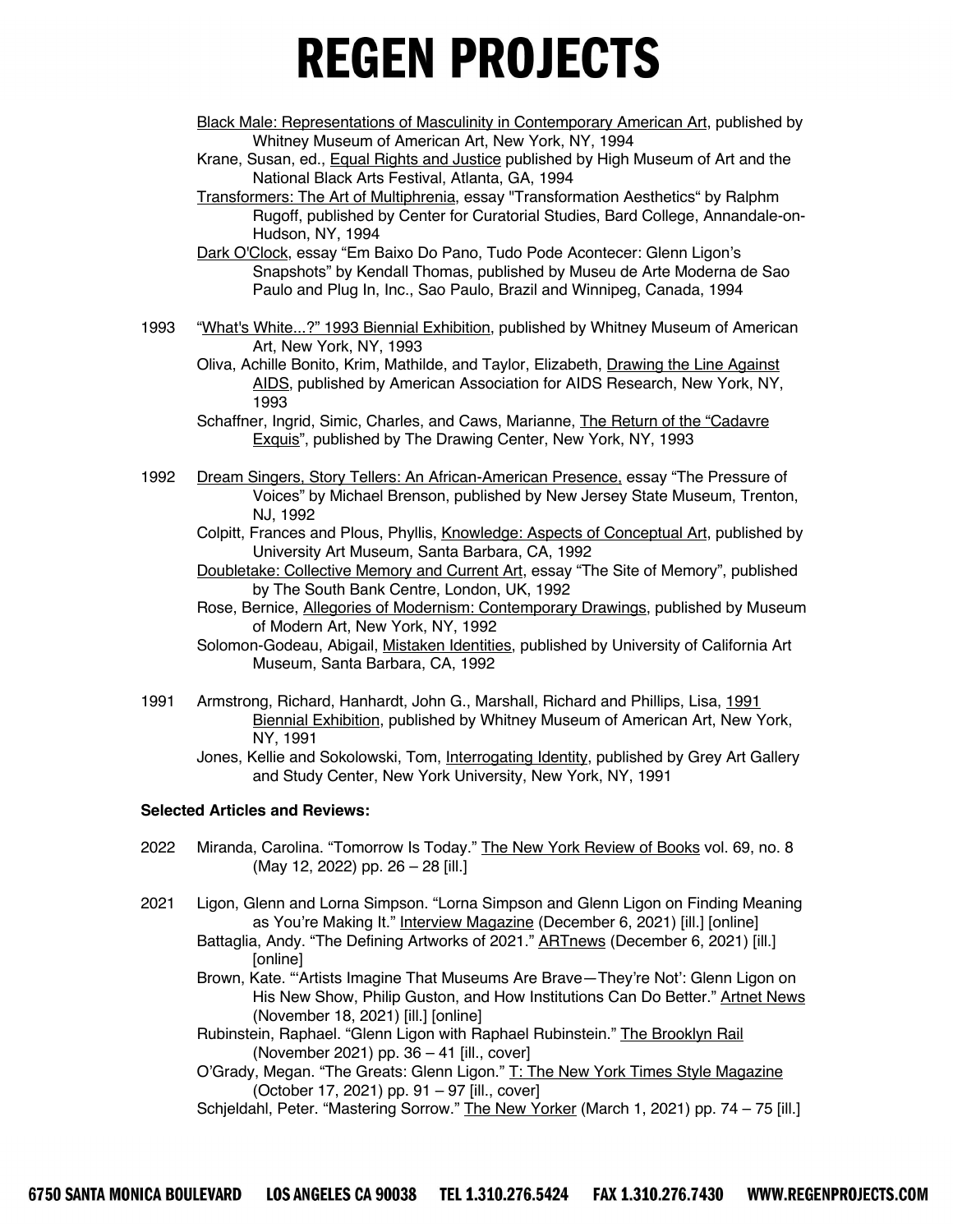- Cotter, Holland. "Black Grief, White Grievance: Artists Search for Racial Justice." The New York Times (February 19, 2021) pp. C8 – C9 [ill]
- Smee, Sebastian. "A searing, all-star art show explores Black grief from the civil rights era to now," The Washington Post (February 17, 2021) [online]
- Sayej, Nadja. "Grief and grievance: how artists respond to racial violence in America." The Guardian (February 4, 2021) [ill.] [online]

2020 BMW Culture Group. "Power 100." ArtReview (December 2020) [ill.] [online] "Art Industry News: Artist Glenn Ligon Reveals His Latest Work, About a Never-Ending Election Day + Other Stories." Artnet News (November 5, 2020) [ill.] [online]

- Ligon, Glenn. "Aftershock: Glenn Ligon." Artforum (November 4, 2020) [ill.] [online]
- Lobel, Michael. "Post Modern: Michael Lobel on Art and the United States Postal Service." Artforum (October/ November 2020) p. 79
- "Artists Envision a New Kind of Political Poster." W Magazine (October 22, 2020) [ill.] [online]
- Smee, Sebastian. "Some of America's best Black artists are joining forces for a show about Black grief — conceived by a legendary curator who died last year," The Washington Post (October 6, 2020) [online]
- Dafoe, Taylor. "Before He Died, Curator Okwui Enwezor Conceived an Exhibition About Black Grief. It's Set to Debut at the New Museum Next Year." Artnet News (October 6, 2020) [ill.] [online]
- Kenney, Nancy. "Fulfilling a legendary curator's vision, New Museum will present an exhibition on grief in black communities." The Art Newspaper (October 6, 2020) [online]
- Grant, Alphonso Walter. "How it feels to be BLACK ME: Black Masculinities and Sexualities in Black Visual Culture." Studies in Art Education: A Journal of Issues and Research in Art Education vol. 61, Issue 3 (September 2020) pp. 240 – 253 [ill.]
- Perkins, William. "The Exquisite Experience of Color: Glenn Ligon." Office Magazine (June 17, 2020) [online]
- Scott, Andrea K. "2020Solidarity Posters." The New Yorker (June 2020) [online]
- Chambers, Veronica and Jennifer Harlan. "First Inklings of Fame." The New York Times (May 22, 2020) [online]
- Barris, Kenya, et al. "The African-American Art Shaping the 21st Century: Kenya Barris on Glenn Ligon." The New York Times (March 19, 2020) [ill.] [online]
- Rodney, Seph. "In Baltimore, *Generations* Traces a Lineage of Abstraction Among Black Artists." Hyperallergic (January 17, 2020) [online]

"VIA Art Fund Awards more than \$1 Million to 2019 Grantees." Artforum (January 8, 2020) [online]

- 2019 Searle, Adrian and Jonathan Jones. "Top 20 art exhibitions of 2019." The Guardian (December 15, 2019) [ill.] [online]
	- Murphy, Blair. "Best of 2019: Our Top 20 United States Art Shows." Hyperallergic (December 12, 2019) [ill.] [online]
	- De Brugerolle, Marie. "Post-performance Painting." Mousse Magazine no. 66 (Winter 2019) pp. 266 – 275
	- Smith, Roberta. "Black Art Has Its Moment, Finally." The New York Times (November 26, 2019) [online]
	- Gipson, Amarie. "At MCA Chicago, Captivating Collection Show Celebrates Blackness Through American History." ARTnews (October 15, 2019) [ill.] [online]
	- O'Grady, Megan. "Cash, Credit or Painting? How, and Why, Artists Exchange Work."  $\underline{T}$ Magazine (October 8, 2019) [ill.] [online]
	- Ligon, Glenn. "On my Mind: Paul Mpagi Sepuya." Foam Magazine no. 54 (2019) p. 7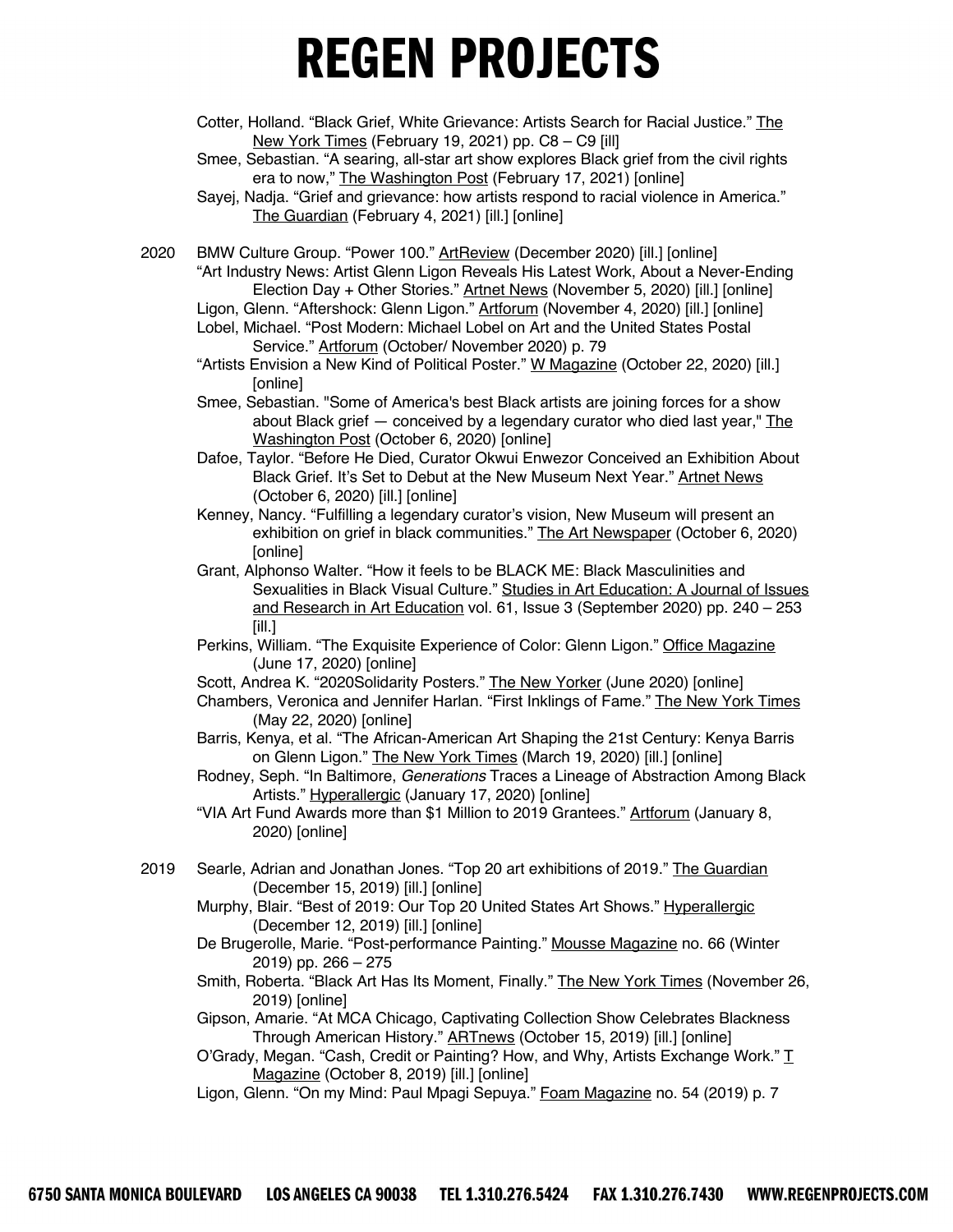Searle, Adrian. "'It's hard not to panic' – Istanbul Biennial targes waste, greed, garbage and gorgons." The Guardian (September 18, 2019) [online]

Gehlawat, Monika. "Strangers in the Village: James Baldwin, Teju Cole, and Glenn Ligon." James Baldwin Review vol. 5 (September 2019) pp. 48 – 72.

- Peck, Aaron. "Reframing the Black Model at the Musée d'Orsay." The New York Review of Books (June 22, 2019) [ill.] [online]
- Ligon, Glenn, et. al. "Okwui Enwezor 1963 2019." Artforum (Summer 2019) pp. 218 225 [ill.]

Taft, Catherine. "Glenn Ligon: Regen Projects." Artforum (April 2019) p. 201 [ill.]

Ligon, Glenn. "Ed Clarke: An Appreciation by American Artist Glenn Ligon." Luncheon Magazine no. 17 (Spring / Summer 2019) pp. 108 – 165.

Copeland, Huey. "A Seat at the Table." October no. 168 (Spring 2019) pp. 63 – 78 Edim, Glory. "The magic of 'Magical Negro'." TIME (February 4 – 11, 2019) p. 98 Yiadom-Boakye, Lynette. "The '00s: Glenn Ligon's 'Warm Broad Glow'." Frieze Issue 200

(January/February 2019) p. 155 [ill.]

Higgie, Jennifer. Frieze no. 200 (January/February) p. 155

- Miranda, Carolina. "Datebook: Los Angeles on canvas, neon installation and lightbending sculpture." Los Angeles Times (January 10, 2019) [ill.] [online]
- Whyte, Murray. "At the ICA, Jason Moran plays a different tune." The Boston Globe (January 3, 2019) [online]
- 2018 Andrews, Max. "Picture Industry: A Provisional History of the Technical Image." Frieze (December 20, 2018) [ill.] [online]
	- Prugh, Brian. "Blue Black: Glenn Ligon // Pulitzer Arts Foundation." The Seen Issue 5 (2018) pp. 30 – 35 [ill.]

Easter, Makeda. "Hammer Gala raises \$2.6 million, honors Margaret Atwood and Glenn Ligon for their socially engaged works." Los Angeles Times (October 15, 2018) [ill.] [online]

Cole, Teju. "Resist, Refuse." The New York Times Magazine (September 8, 2018) [ill.] [online]

Schwendener, Martha. "'Dialogues: Tim Rollins and K.O.S. & Glenn Ligon'." The New York Times (July 6, 2018) p. C17

- Luciano-Adams, Beige. "The Broad Invites You on 'A Journey That Wasn't'." LA Weekly (July 3, 2018) [ill.] [online]
- Tan, Ken. "Making the Transformative Power of Words Concrete." Hyperallergic (July 3, 2018) [ill.] [online]
- "What Kind of Art Does an Artist Like?." T: The New York Times Style Magazine (June 18, 2018) [ill.] [online]
- Vankin, Deborah. "Margaret Atwood and Glenn Ligon to be honored by the Hammer Museum." Los Angeles Times (May 10, 2018) [ill.] [online]
- Harris, Gareth. "New territory for Glenn Ligon with first solo show in Italy." The Art Newspaper (May 1, 2018) [ill.] [online]
- Cotter, Holland. "Where the Dream Is Always Alive." The New York Times (April 1, 2018) pp. 14 – 15, 17 [ill.]
- 2017 Simpson, Lorna. "The Artists' Artists." Artforum (December 2017) pp. 64, 73 [ill.] Smith, Roberta. "Why Obamas' Choices Matter." The New York Times (October 17, 2017) pp. C1 – C2 [ill.]
	- Rosenfeld, Jason. "BLUE BLACK: Curated by Glenn Ligon." The Brooklyn Rail (September 7, 2017) [ill.] [online]

Trouillot, Terence. "Glenn Ligon's Group Show 'Blue Black' Explores the Dramatic Tension of Race and Color in America." Artnet News (August 24, 2017) [ill.] [online]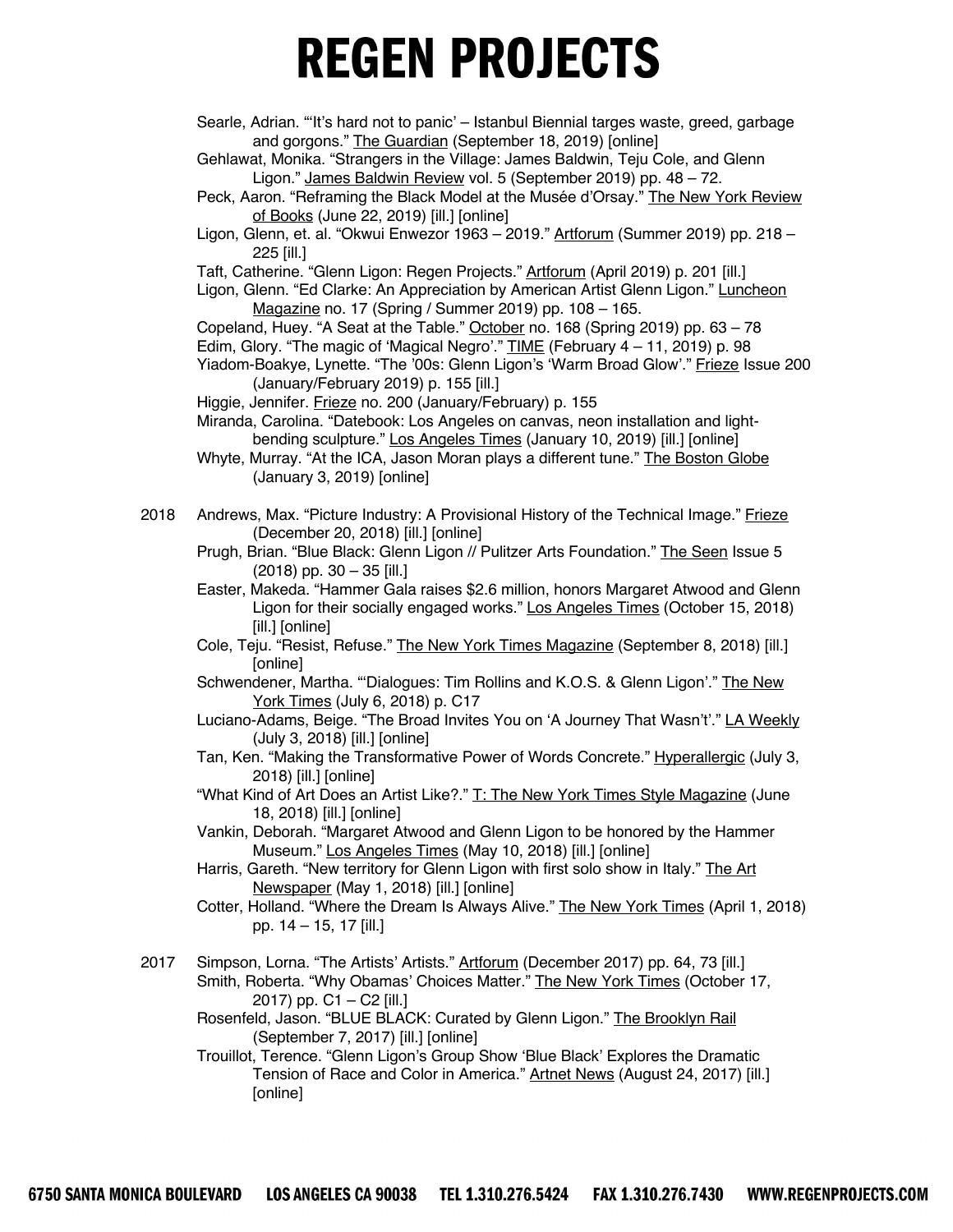- Cotter, Holland. "Colors That Unite and Divide." The New York Times (August 11, 2017) pp. C11, C14 [ill.]
- Green, Tyler. "No. 299: Glenn Ligon, Florine Stettheimer." The Modern Art Notes Podcast (July 27, 2017) [ill.] [online]
- Sargent, Antwaun. "The Many Shades of Glenn Ligon's 'Blue Black'." Hyperallergic (July 23, 2017) [ill.] [online]

Ligon, Glenn. "Questionnaire: Glenn Ligon." frieze (July 20, 2017) [ill.] [online]

Luckett, Kilolo. "Painting St. Louis Black and Blue." CityLab (July 19, 2017) [ill.] [online]

Wilson, Calvin. "'Blue Black' at Pulitzer Arts Foundation offers unlimited possibilities." St. Louis Post-Dispatch (June 9, 2017) [ill.] [online]

Sheets, Hilarie M. "Speaking Through Colors." The New York Times (June 4, 2017) p. 24 [ill.]

Ligon, Glenn. "Summer Reading." Artforum (Summer 2017) p. 83 [ill.]

- Atallah, Lara. "Critics' Picks: The Intricacies of Love." Artforum (March 31, 2017) [online]
- Thorpe, Vanessa. "From pop art to the present: the dreams that shaped America." The Guardian (March 4, 2017) [ill.] [online]
- Sheets, Hilarie M. "Where History and Friends Are Inspirations." The New York Times (January 27, 2017) p. C18 [ill.]
- 2016 Sussman, Elisabeth. "Mission Statements: Elisabeth Sussman on the 1933 Whitney Biennial." Artforum (Summer 2016) pp. 135 – 136 [ill.]
	- Bailey, Jason. "Glenn Ligon Deconstructs Richard Pryor's Stand-Up." Hyperallergic (April 4, 2016) [ill.] [online]

"Art: Glenn Ligon." The New Yorker (March 28, 2016) p. 13

Cotter, Holland. "Looking Anew Through a Comic's Lens." The New York Times (January 22, 2016) pp. C19, C27 [ill., cover]

- 2015 Best, Stephen. "Come and Gone." Small Axe (November 2015) pp. 186 204 [ill.] Cooke, Lynn. "Glenn Ligon: Encounters and Collisions." Artforum (November 2015) pp. 29 – 295 [ill.]
	- Nelson, Solveig. "The Freedom Principle: Experiments in Art and Music, 1965 to Now." Artforum (November 2015) pp. 298 – 299
	- Rosen, Miss. "Books I Glenn Ligon: A People on the Cover." Crave (October 18, 2015) [ill.] [online]

Diehl, Travis. "Critics' Picks: Glenn Ligon." Artforum (October 2, 2015) [ill.] [online]

- Sumpter, Helen. "Glenn Ligon: Encounters and Collisions." ArtReview Vol. 67 No. 6 (September 2015) p. 152 [ill.]
- Ligon, Glenn. "My 10 Favorite Books: Glenn Ligon." The New York Times Style Magazine (August 28, 2015) [ill.] [online]
- Grant, Simon. "Inside My Head: An Interview with Glenn Ligon." Momus (August 14, 2015) [ill.] [online]
- Frank, Peter. "Going In: Glenn Ligon (March 14 April 18)." Fabrik (Issue 28, 2015) pp.  $110 - 111$  [ill.]
- Ligon, Glenn. "Notes on a Performance by Kellie Jones." Triple Canopy (August 6, 2015) [ill.] [online]
- Valentine, Victoria L. "Willie Cole, Glenn Ligon, Kerry James Marshall and Hank Willis Thomas Featured in Season 2 of Met Museum's Artist Project." Culture Type (June 23, 2015) [ill.] [online]
- Ligon, Glenn. "The Rest is Silence: The Art of Agnes Martin." Artforum (Summer 2015) p. 278 [ill.]

Russeth, Andrew. "World On Fire". **ARTnews** (Summer 2015) pp. 102 - 106 [ill.]

O'Toole, Sean. "Reviews: 56th Venice Biennale." frieze (June – August 2015) pp. 166 – 167 [ill.]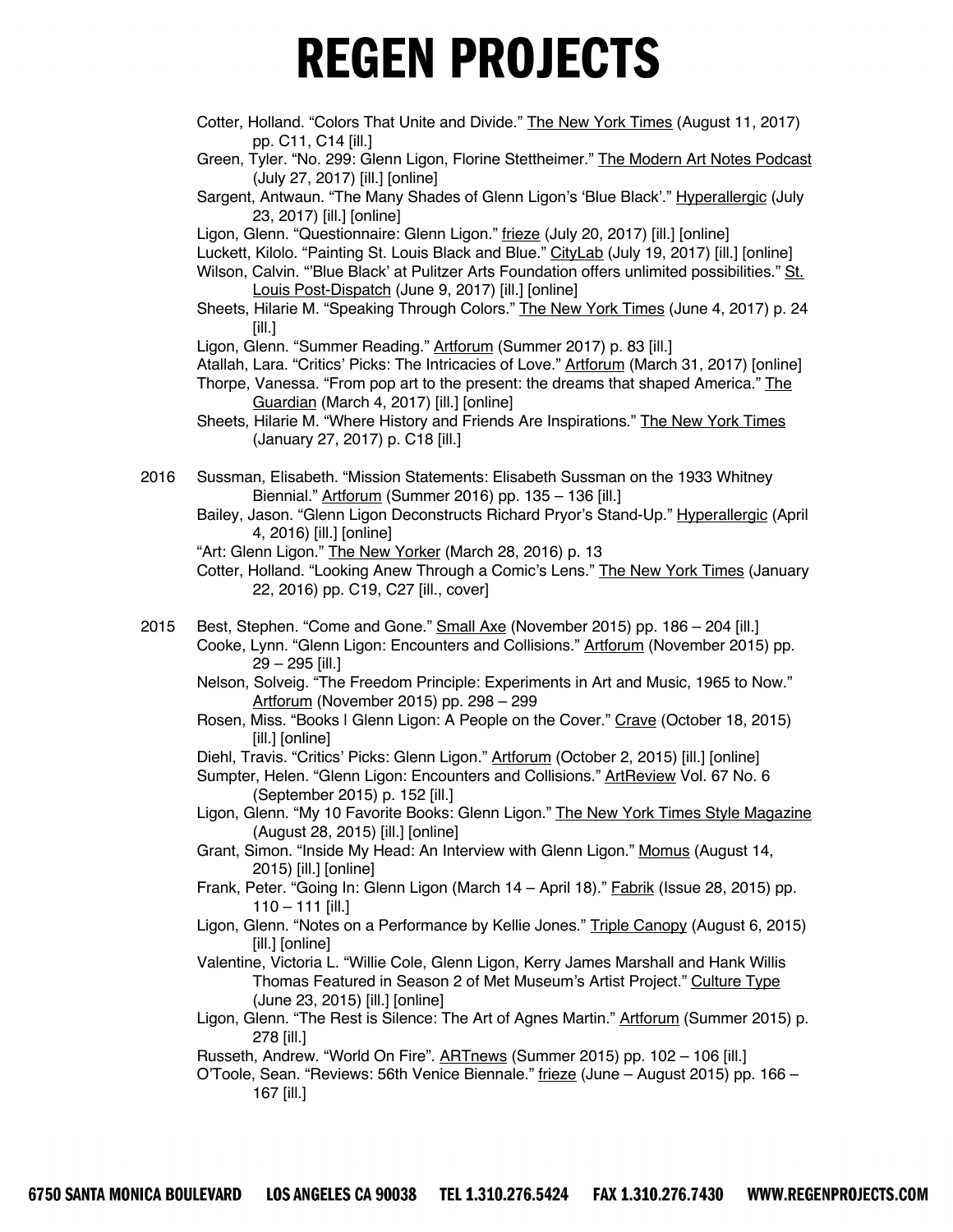- Crow, Kelly. "Broad New World." The Wall Street Journal Magazine (June 2015) p. 81 [ill.]
- "Portraits of 21 Artists in the Broad's Art Collection." The Wall Street Journal (May 26, 2015) [ill.] [online]
- "Initial Contemplations: Glenn Ligon's For Comrades and Lovers." The New School Free Press (May 12, 2015) [ill.] [online]
- "Glenn Ligon Unveils "Comrades and Lovers" at The New School." The New School News (May 6, 2015) [ill.] [online]
- Kuo, Michelle. "Global Entry." Artforum (May 2015) pp. 85 90 [ill.]
- Hicklin, Aaron. "Last Chance To See Glenn Ligon at Regen Projects." Out Magazine (April 16, 2015) [ill.] [online]
- Forrest, Nicholas. "Glenn Ligon on His "Encounters and Collisions" in Nottingham." Blouin Artinfo (April 10, 2015) [ill.] [online]
- Waters, Florence. "Encounters and Collisions: Glenn Ligon looks back on history in his latest, exploratory exhibition." Wallpaper\* Magazine (April 7, 2015) [ill.] [online]
- Patterson, Mark. "Art review: Glenn Ligon Encounters and Collisions, Nottingham Contemporary." Nottingham Post (April 7, 2015) [ill.] [online]
- Farquharson, Alex. "Glenn Ligon: 'My ideal museum'." Christie's (April 2, 2015) [ill.] [online]
- Gorman, Rachel. "Barack Obama-endorsed artist Glenn Ligon opens 'personal museum' at Nottingham Contemporary." Nottingham Post (April 2, 2015) [ill.] [online]
- Knight, Christopher. "Review: Glenn Ligon explores race in America." The Los Angeles Times (March 27, 2015) [ill.] [online]
- Jefferson, Cord. "Making Black Lives Matter: A timely look at an urban police force's track record in investigating black homicides." Bookforum (February/March 2014) cover, pp. 9 [ill., cover]
- Farago, Jason. "'Obama said to me: Oh yea, I have a set of your prints'." The Guardian (February 4, 2015) pp. 16 – 18 [ill.]
- Campbell, Andrianna. "Glenn Ligon." Artforum (June 5, 2015) [ill.] [online]
- Baumgardner, Julie. "In England, Glenn Ligon Brings Together the (American) Works that Have Influenced Him." The New York Times Style Magazine (June 30, 2015) [ill.]
- 2014 King, Daniella Rose. "Glenn Ligon: Call and Response." Art Monthly no. 382 (December– January 2014) pp. 26 – 27
	- Spence, Rachel. "Glenn Ligon Interview." Financial Times (October 17, 2014)
	- Pobric, Pac. "Glenn Ligon The Same, But Different." The Art Newspaper XXIII, no. 260 (September 2014) pp. 52 – 53.
	- Duguid, Hannah. "Glenn Ligon: When Barack Obama is Your Biggest Fan." The Independent (March 11, 2014) [ill.] [online]
- 2013 Ligon, Glenn. "Thomas is a Trip." Artforum (November 2013) pp. 226 232 Wei, Lilly. "Glenn Ligon - Luhring Augustine." ARTnews 112, no. 2 (February 2013) p. 89 Gale, Nikita. "Q+A: Glenn Ligon Explores Sources, Influences, Racial Politics of His Text-Based Abstractions." ArtsATL (January 7, 2013)
- 2012 Vogel, Carol. "National Gallery of Art Acquires Glenn Ligon Painting." The New York Times (November 16, 2012) p. C28 Ligon, Glenn. "Media Study: Glenn Ligon." Artforum (September 2012) p. 505 [ill.] Kantor, Jordan. "The Painting Factory." Artforum 50, no. 9 (May 2012) p. 158 Sander, Bob Ray. "Artist Glenn Ligon uses inspiration from authors to create exhibit at Modern." Star-Telegram (February 18, 2012)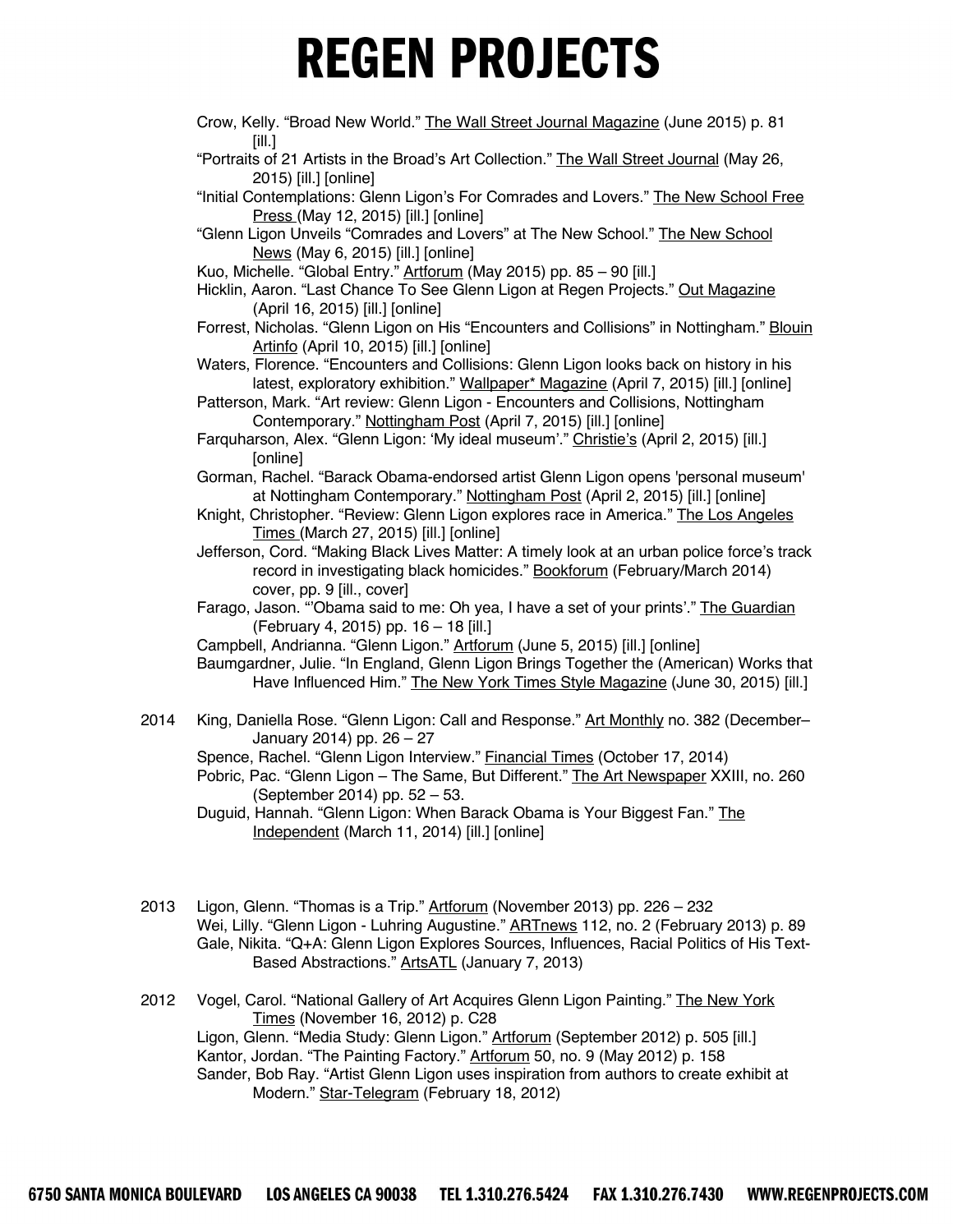Robinson, Gaile. "Glenn Ligon's halftime show at the Modern." Star-Telegram (February 11, 2012)

- 2011 Taylor, Sue. "Representing Race." Art In America (November 2011) p. 41 44 Knight, Christopher. ""Glenn Ligon: America' at LACMA." The Los Angeles Times (October 25, 2011) p. D1 Pendleton, Adam. "Glenn Ligon and Adam Pendleton: Site of Engagement." **Flash Art** (July – September 2011) pp. 84 – 88 Kurczynski, Karen. "Drawing Is the New Painting." Art Journal (Spring 2011) pp. 92 – 110 Maltz-Leca, Leora. "Glenn Ligon." Frieze (Summer 2011) p. 196 Meyer, James. "Glenn Ligon." Artforum (Summer 2011) pp. 390 – 393 Berwick, Carly. "Stranger in America." Art in America (May 2011) pp. 120 – 131 Freedman, Alex. "Disembarking: Christina Knight on 'Glenn Ligon: America.'" Art21 Blog (April 14, 2011) Sheets, Hilarie M. "The Writing on the Wall." **ARTnews** (April 2011) pp. 86 - 91 Gopnik, Blake. "Don't Ask Him About Race." Newsweek (March 28 & April 4, 2011) p. 78 Budick, Ariella. "Glenn Ligon, Whitney Museum, New York." Financial Times (March 23, 2011) Schjeldahl, Peter. "Unhidden Identitites." The Newyorker (March 21, 2011) pp. 76 – 77 Cotter, Holand. "Messages That Conduct an Electric Charge" The New York Times (March 11, 2011) pp. C19, C22 [ill.] Vogel, Carol. "The Inside Story on Outsiderness." The New York Times (February 27, 2011) p. AR1 [ill.] Copeland, Huey. "Glenn Ligon and Other Runaway Subjects." representations 113 (Winter 2011) pp. 73 – 110 2010 Ligon, Glenn. "Kelly Walker's Negro Problem." Parkett No. 87 (2010) pp. 78 - 87 Lehrer-Graiwer, Sarah. "Glenn Ligon: Regen Projects." Artforum XLVIII, No. 7 (March 2010) pp. 255 – 256 [ill.] Campagnola, Sonia. "Glenn Ligon: Regen Projects- Los Angeles." Flash Art Vol. XLIII, No 271 (March – April 2010) p. 117 [ill.] Drogin, David. "Glenn Ligon Interview." Museo Issue XIV (2010) Thorne, Sam. "Afro Modern." Frieze (April 2010) pp. 112 - 113 [ill.] Row, D.K. "Beauty Amid the Upheaval." The Oregonian (February 22, 2010) p. B4 – B5 2009 Erickson, Peter. "Black Like Me: Reconfiguring Black Face in the Art of Glenn Ligon and Fred Wilson." Nka: Journal of Contemporary African Art no. 25 (Winter 2009) pp.  $30 - 47$ Knight, Christopher. "Rage concealed yet in plain view." The Los Angeles Times (December 25, 2009) pp. D20 – D21 [ill.] Drohojowska-Philp, Hunter, "Artist's White House vote," The Los Angeles Times (December 11, 2009) pp. D, D16, D17 [ill.] Vogel, Carol. "A Bold and Modern White House." The New York Times (October 7, 2009) p. A13 Moran, Jason. "Glenn Ligon." Interview Magazine (July 2009) pp. 82 - 85 [ill.] Coburn, Tyler. "Glenn Ligon: I Am." Art Review Issue 29 (January/February 2009) pp. 56 – 65 [ill.] Ligon, Glenn. "To Miss New Orleans." ArtForum (January 2009) pp. 168 - 171 [ill.]
- 2008 Cieply, Michael and Barnes, Brooks. "Art Fair as Outlet Mall at Art Basel Miami Beach." New York Times (December 6, 2008) pp. C1, C8 [ill.]

Copeland, Huey. "The Blackness of Blackness." Artforum (October 2008) pp. 151 – 154  $[ill.]$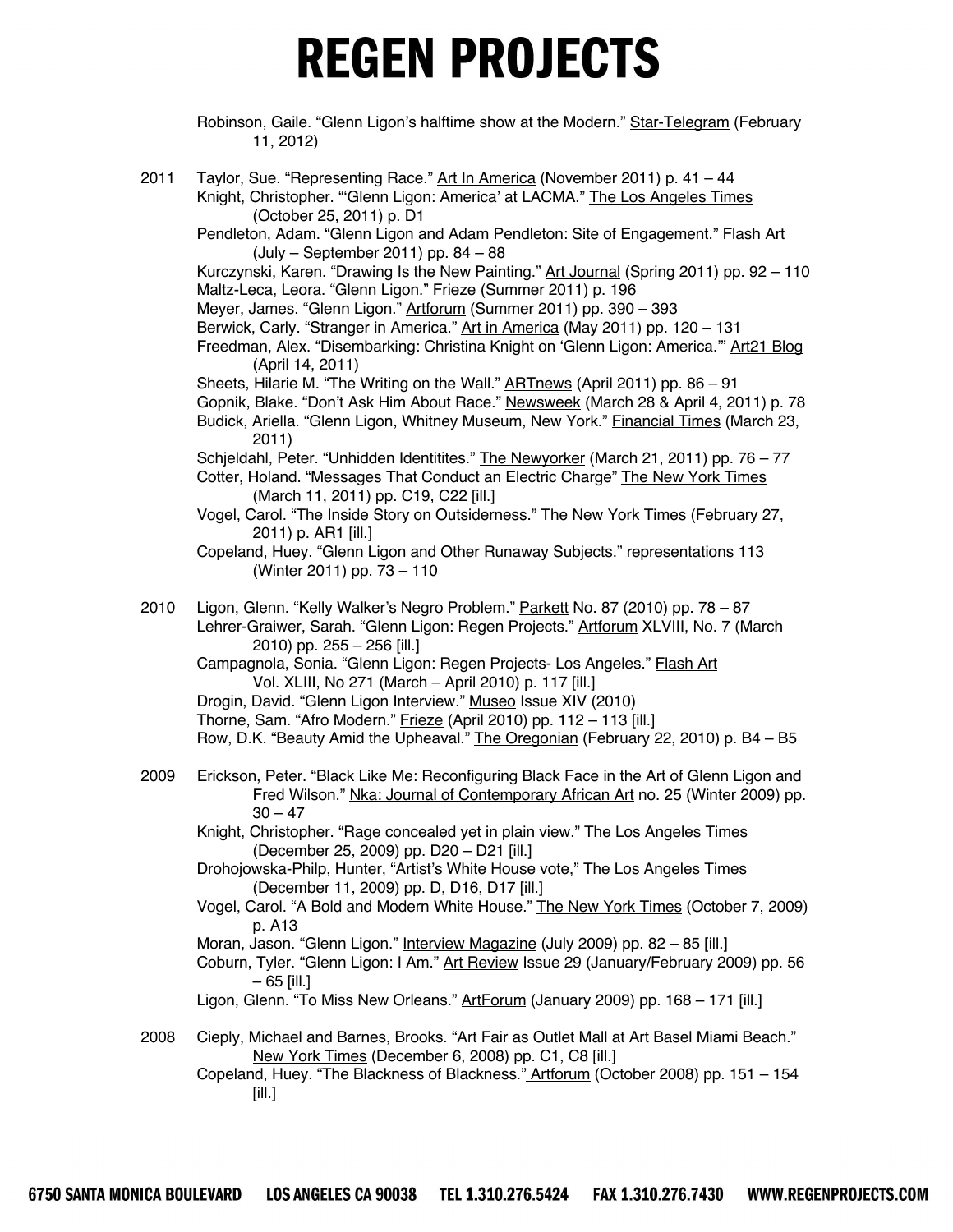Goddard, Peter. "Films Future Gets the Silent Treatment." TheStar (September 13, 2008) Davies, Jon. "The Living Ghosts of US History." Xtra (September 11, 2008) Bedford, Christopher. "Glenn Ligon: Regen Projects II." Artforum 46, no. 5 (January 2008) pp. 288 – 89

2007 Knight, Christopher. "Around The Galleries: Stencil Work a Nod to Richard Pryor." (November 30, 2007) p. E30 [ill.]

Machida, Nico. "Degrees of Enchantment." artslant (November 4, 2007) [ill.] Jentleson, Katherine. "Los Angeles: Black Humor." Art + Auction (October 2007) p. 60 [ill.]

Ligon, Glenn. "My Felix." Artforum (Summer 2007) pp. 125 - 128 [ill.]

Koestenbaum, Wayne and Glenn Ligon. "Hotel Blues." Modern Painters (May 2007) pp. 72 – 79 [ill.]

Nichols, Matthew Guy. "Ligon's Color Theory." Art In America (March 2007) pp. 154 – 159, 189 [ill.]

2006 Smith, Roberta. "Menace, Glitter and Rock in Visions of Dystopia." The New York Times (December 29, 2006) pp. B37, B42 [ill.]

Stocchi, Francesco. "Glenn Ligon: Thomas Dane." Artforum (November 3, 2006) [ill.] Meyer, Richard. "Light It Up, or How Glenn Ligon Got Over." Artforum (May 2006) pp. 240 – 247 [ill., cover]

- 2005 Lynn, Victoria. "Glenn Ligon." ArtReview (October / November 2005) p. 126 [ill.] Sandals, Leah. "Glenn Ligon." Flash Art (October 2005) pp. 126 - 7 [ill.] Milroy, Sarah. "Black on White: and Brilliant All Over." Globe and Mail (July 5, 2005) p. R1 [ill.] Goddard, Peter. "More Thought than Shock." Toronto Star (June 30, 2005) p. G5 [ill.] Nixon, Mignon. "On The Couch." October no. 113 (Summer 2005) pp. 39 – 76 Demos, T.J. "'Experiments with Truth'." Artforum (February 2005) p. 167 Jana, Reena. "Self-Portrait as Stevie Wonder." Art on Paper (January/February 2005) pp.  $38 - 9$  [ill.]
- 2004 Knight, Christopher. "Around The Galleries: The canvas speaks volumes." The Los Angeles Times (October 8, 2004) p. E20

Ligon, Glenn. "David Hammons and the Poetics of Emptiness." Artforum (September 2004) pp. 242 – 249 [ill.]

Woodward, Richard B. "Battleground Art Revisiting the Culture Wars in Cincinnati." The New York Times (September 5, 2004) p. 24, AR

Pollack, Barbara. "What Lies Beneath." Time Out NY (January 1 - 8, 2004) p. 52 [ill.]

Pollack, Barbara. "Glenn Ligon at D'Amelio Terras." Art in America (May 2004) pp. 153 -154 [ill.]

Burton, Johanna. "Glenn Ligon: D'Amelio Terras." Artforum (March 2004) p. 184 [ill.]

2003 "Glenn Ligon." The New Yorker (December 22 & 29, 2003) p. 34

Cotter, Holland. "Cameras As Accomplices, Helping Race Divide America Against Itself." The New York Times (December 19, 2003) p. E37 [ill.]

Firmin, Sandra. "Review." Art Papers (November – December 2003) pp. 48 – 49 [ill.]

Gopnik, Blake. "Art and Race, Making a Memorable Appearance." The Washington Post (April 6, 2003) p. G1 [ill.]

Mirapaul, Matthew. "Artists Cast a Wary but Interested Eye on the Web." The New York Times (March 31, 2003) p. E4

Bezzubov, Sasha. "In the Studio: Glenn Ligon."  $Art +$  Auction (January 2006) pp. 40 – 44 [ill.]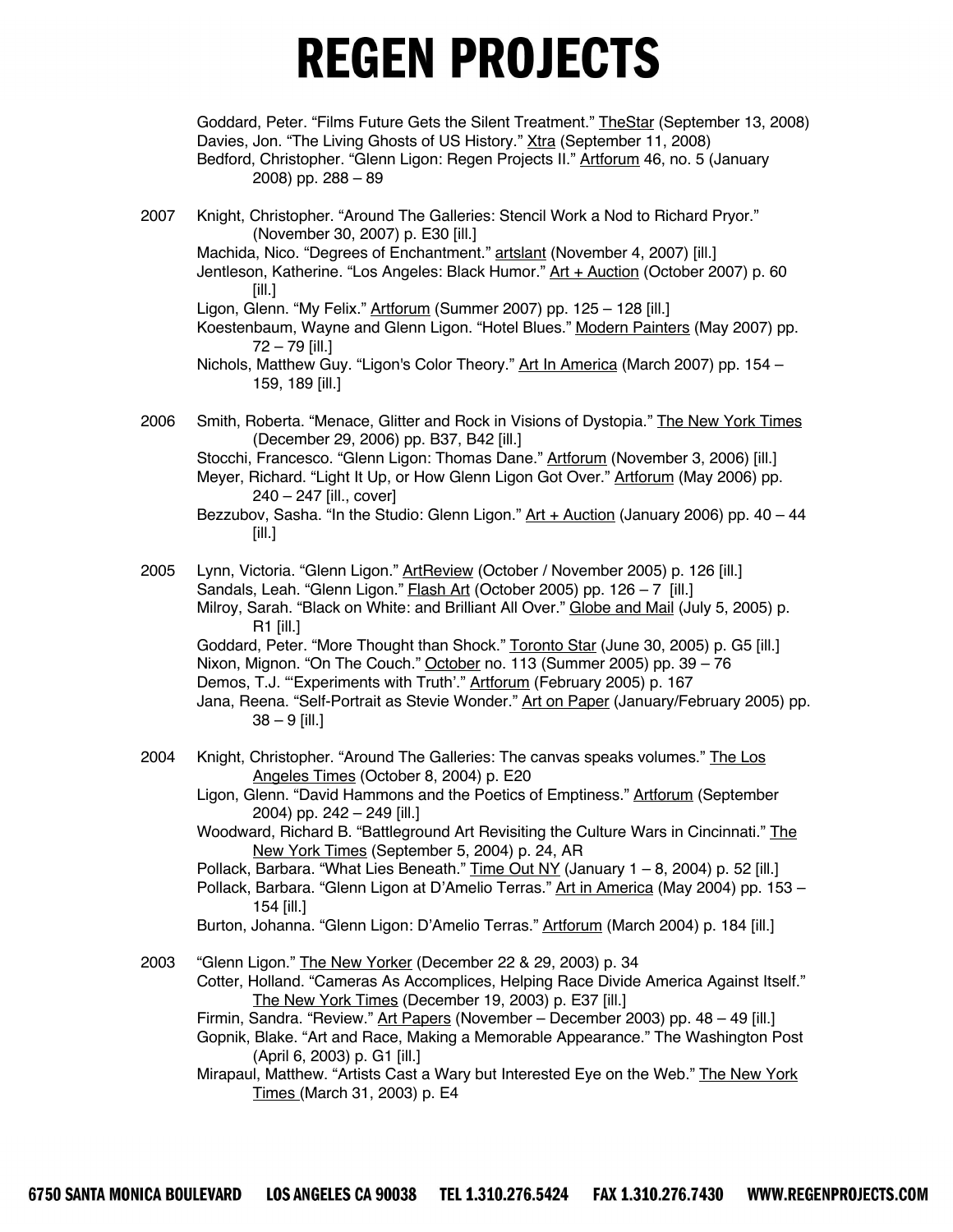- 2002 Parker, Ian. "Golden Touch: In Harlem, Thelma Golden Has Big Plans for Contemporary Art." The New Yorker (January 14, 2002) pp. 44 – 49
- 2001 Schwabsky, Barry. "Glenn Ligon." Artforum (October 2001) Honigman, Ana. "Glenn Ligon." Flash Art (July – September 2001) p. 121 Morgan, Robert C. "Glenn Ligon." Tema Celeste (Summer 2001) p. 90 Foret, Claire. "Glenn Ligon's Full Up and Byron Kim's Emptied Out." NY Arts Magazine (June 2001) p. 79 Firstenberg, Lauri. "Neo-Archival and Textual Strategies: An Interview with Glenn Ligon." Art Journal (Spring 2001) pp. 42 – 47 "Glenn Ligon." The New Yorker (May 28, 2001) p. 25 Smith, Roberta. "Glenn Ligon." The New York Times (May 18, 2001) p. E30 Smith, Roberta. "Glenn Ligon – Colored." The New York Times (May 11, 2001) p. E35
- 1999 Smith, Roberta. "Conceptual Art: Over, And Yet Everywhere." The New York Times (April 25, 1999)
- 1998 Koestenbaum, Wayne. "Best of 1998." Artforum (December 1998) pp. 100 101 Cotter, Holland. "Stories About Race, Politics, and Himself." The New York Times (February 1, 1998) pp. 48 – 49 [ill.]
- 1997 Haye, Christian. "Sweet Nothings." Frieze (September October 1997) p. 81 Meyer, Richard. "Glenn Ligon: The Limits of Visibility."  $Art + Text$  (August – October 1997) pp. 32 – 35 Ligon, Glenn. "Study for Frankenstein #1 (Study #2)." New Observations *(*Spring l997) Schwabsky, Barry. "Glenn Ligon, Brooklyn Museum." Artforum (January 1997)
- 1996 Izdat, Sam. "Glenn Ligon." Poliester (Winter 1996 97) Cotter, Holland. "The Evidence of Things Not Seen: Drawings by Glenn Ligon." The New York Times (October 18, 1996) Gaines, Charles. "Hotter Than July." Art + Text (October 1996) p. 84 Tate, Greg. "Bring the Word." Village Voice (September 17, 1996) Davies, Suzanne and Lynne Cooke. "The Biennale Explained." Art Monthly (September 1996) pp. 7 – 9 Conner, Kimberly Rae. "To Disembark: The Slave Narrative Tradition." African American Review (May 1996) pp. 35 – 57 Colby, Joy Hakanson. "Ligon's 'autobiography' packs a powerful punch." Detroit News (April 18, 1996) Green, Roger. "Metaphor, Meaning in Slave Symbols." Ann Arbor News (April 27, 1996) Schjeldahl, Peter. "Screenery." Village Voice (February 13, 1996) p. 77 Smith, Roberta. "Screen." The New York Times (February 2, 1996) Aukeman, Anastasia. "Glenn Ligon at Max Protetch." Art in America (February 1996) Schwendener, Martha. "Glenn Ligon, Max Protetch." **Flash Art (January – February 1996)** 1995 Thorson, Alice. "Boxes of Blackness." Kansas City Star (December 10, 1995) "Glenn Ligon." The New York Times (November 3, 1995) Burchard, Hank. "Angry Voices, Angry Times, So-So Art." Washington Post (October 20, 1995) p. 60 "Choices." Village Voice (October 18, 1995) Levin, Kim. "Art Short List." Village Voice (October 18, 1995) Halle, Howard. "Glenn Ligon, Photos and Notes." Time Out New York (October 18 – 25, 1995) Brody, Jackie. "Glenn Ligon, Skin Tight (1995)." Print Collector's (September -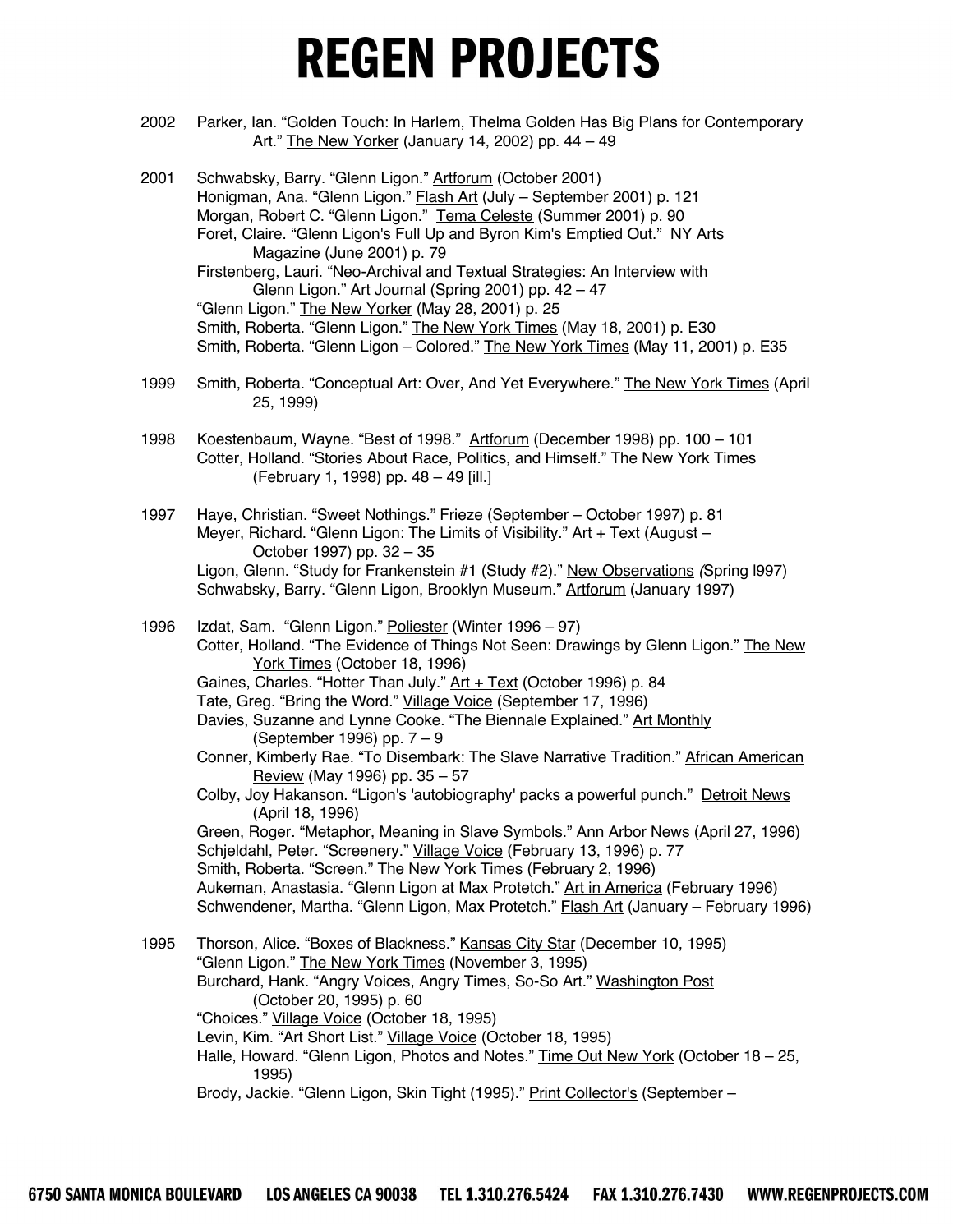October 1995) McQuaid, Cate. "Boxed In: Glenn Ligon talks about Ali, Tyson, and O.J." Boston Phoenix (September 15, 1995) Masterson, Piers. "Boxer." Art Monthly (September 1995) pp. 34 – 35 Craddock, Sacha. "Around the Galleries." Times (August 8, 1995) Sladen, Mark. "Black on Black." Art Monthly (July - August 1995) pp. 13 - 15 "Glenn Ligon." The New Yorker (July 31, 1995) Kent, Sarah. "Body Politic." Time Out London (May 24 – 31, 1995) p. 49 Muschamp, Herbert. "If They Built a Memorial to the War in the Streets." "Memorial" by Glenn Ligon. New York Times Sunday Magazine (April 9, 1995) Nochlin, Linda. "Learning from 'Black Male." Art in America 83, no. 3 (March 1995) pp.  $86 - 91$ Nusbaum, Eliot. "Ligon Show Spotlights Art's 'Human Toll.'" Des Moines Register (January 29, 1995) Cork, Richard. "Bigotry Trounced in Show of Wit." Times of London (1995) De Brugerolle, Marie. "Get the Picture?." Document (1995) 1994 Ligon, Glenn. "Narratives." Yale Journal of Criticism (Summer 1994) Ligon, Glenn. "Artist Page." Publicsfear (Summer 1994) Ligon, Glenn. "Artist Page." Documents (Summer 1994) Sundell, Margaret. "On Passing." Documents (Summer 1994) Converse, Elizabeth. "Possible Identities." Artweek (May 19, 1994) pp. 24 – 25 McEvilley, Thomas. "Dream Singers, Story Tellers." Artforum (March 1994) Ligon, Glenn. "Artist Page." Bomb (February 1994) "Glenn Ligon, Narratives (1993)," The Print Collector's Newsletter (January – February, 1994) p. 226 1993 Pagel, David. "'Everyday' Art." The Los Angeles Times (December 30, 1993) "Smart Stuff Of One Self." The Washington Post (November 26, 1993) p. 73 Lewis, Jo Ann. "Self-Portrait of the Artist as a Young Black Man." The Washington Post (November 14, 1993)

- Myles, Eileen. "Prints of Words." The Print Collector's Newsletter (September October 1993) pp. 132 – 135
- "A 24-Hour-a-Day Show on Gaudy, Bawdy 42nd Street." The New York Times (July 30, 1993)
- Smith, Roberta. "A 24-Hour-a-Day Show on Gaudy, Bawdy 42nd Street." The New York Times (July 30, 1993)
- Hagen, Charles. "When All of New York Is a Gallery to Browse." The New York Times (June 13, 1993)
- Rugoff, Ralph. "Panic in the Tower: Who's Afraid of the Whitney." LA Weekly (May 7, 1993)
- Myers, Terry R. "Never Yell 'Fire!' in a Crowded Whitney Biennial." New Art Examiner (May 1993)
- Cottingham, Laura. "The Pleasure Principal." Frieze (May 1993)
- "Glenn Ligon, Untitled (Two White/Two Black) (1992)." Print Collector's Newsletter (March – April 1993)
- Smith, Roberta. "At the Whitney, a Biennial with a Social Conscience." The New York Times (March 5, 1993)
- 1992 Johnson, Ken. "Glenn Ligon at Max Protetch Gallery." Art in America (November 1992) p. 131

"Ligon." Interview with Matrix 120. The Wadsworth Atheneum Bulletin (Autumn 1992) McNally, Owen. "Beyond Black and White." Hartford Courant (August 31, 1992)